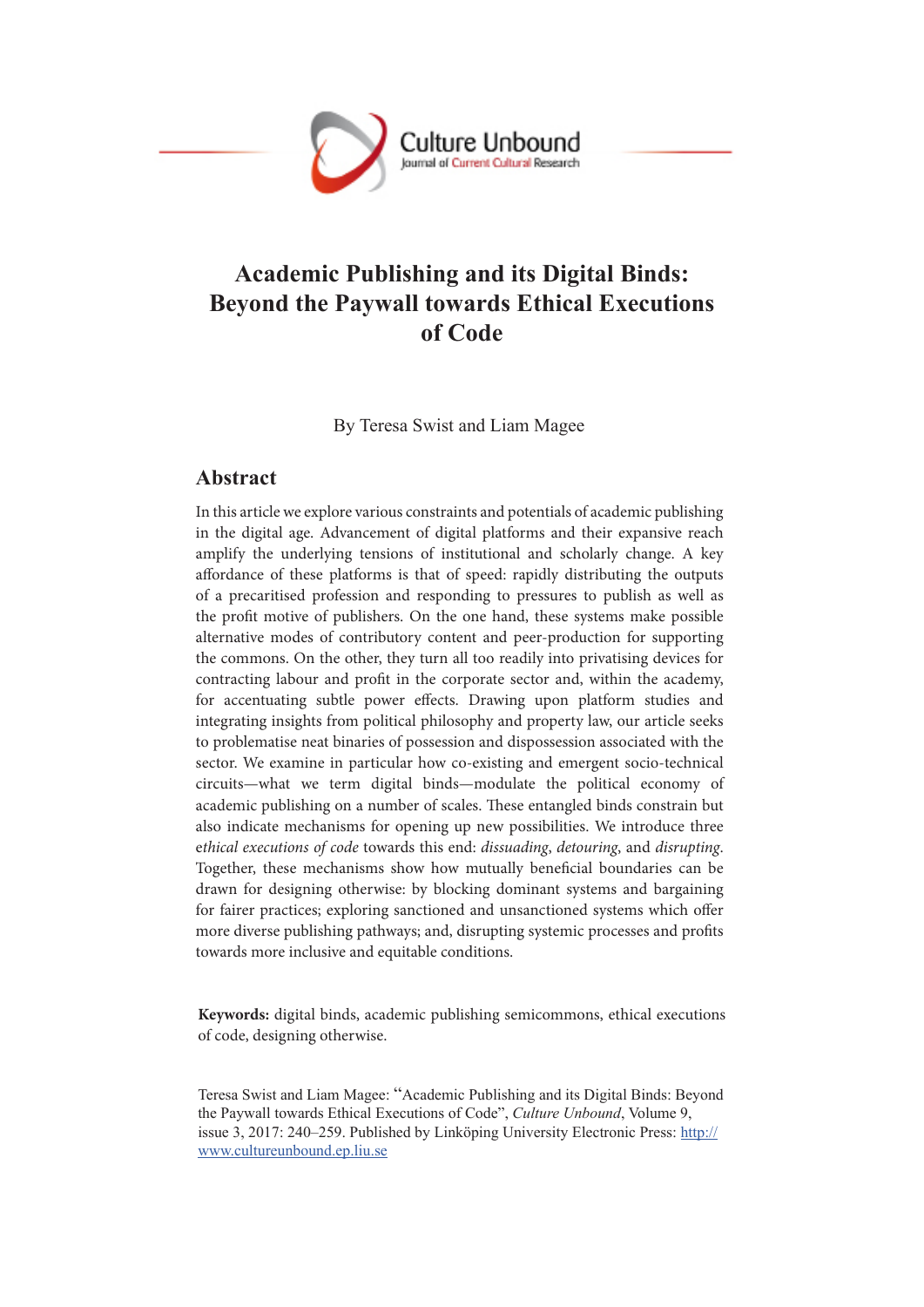# **Introduction: Digital Binds**

This article explores some of the conditions, pressures and designs of academic publishing in the digital age. We trace the ways in which publishing technologies, labour and governance have become mediated through the proliferation of technical and organisational devices: for-profit multinational corporations, government-funded institutional repositories, non-profit foundations, legal and illegal academic sharing sites, peer-to-peer production, social media, self-publishing channels, and blockchain-based alternatives to double-blind review and citation tracking.

In response to the dizzying rate of change, our introductory section poses the question: *What are the conditions of academic publishing in a digital age?* This is crucial to any consideration of the multiple roles of publishing in contemporary academia that evolve with, and through, digital technologies: "as a means of disseminating validated knowledge, as a form of symbolic capital for academic career progression, and as a profitable business enterprise" (Fyfe et al. 2017: 2). The centrality of publishing to knowledge production further intersects with an expanding field of global economic and political forces: university ranking systems, an increasingly casualised academic workforce, publishing metrics, financialisation, and the consolidation of editorial and dissemination through a handful of Western-led publishing houses and their satellite operations. Socio-technical circuits articulate these roles and forces through what we term digital binds: the digitised mechanisms connecting and shaping our communicative practices in multiple ways.

Academic knowledge production has a lengthy history that varies along disciplinary, geographic and institutional lines, with global inequalities often maintained by publishing mechanisms (Collyer 2016). This social and technological mediation forms a common thread of continuity and contingency:

Knowledge has never circulated freely, unencumbered by institutions, technologies, traditions, and norms. The "free exchange of ideas" requires media—things, concepts, technologies, practices, institutions that intervene and get in between. Be it the patronage systems of early modern universities, the bureaucratic systems of the German research university, or the mixed systems of contemporary universities, systems of communication and transmission are never free from mediation (Wellmon & Piper 2017).

Throughout this overarching tradition figure critical moments of transition. Key turning points in history have triggered these changes across academic publishing, as Fyfe et al. (2017) identify in the following transitions: the early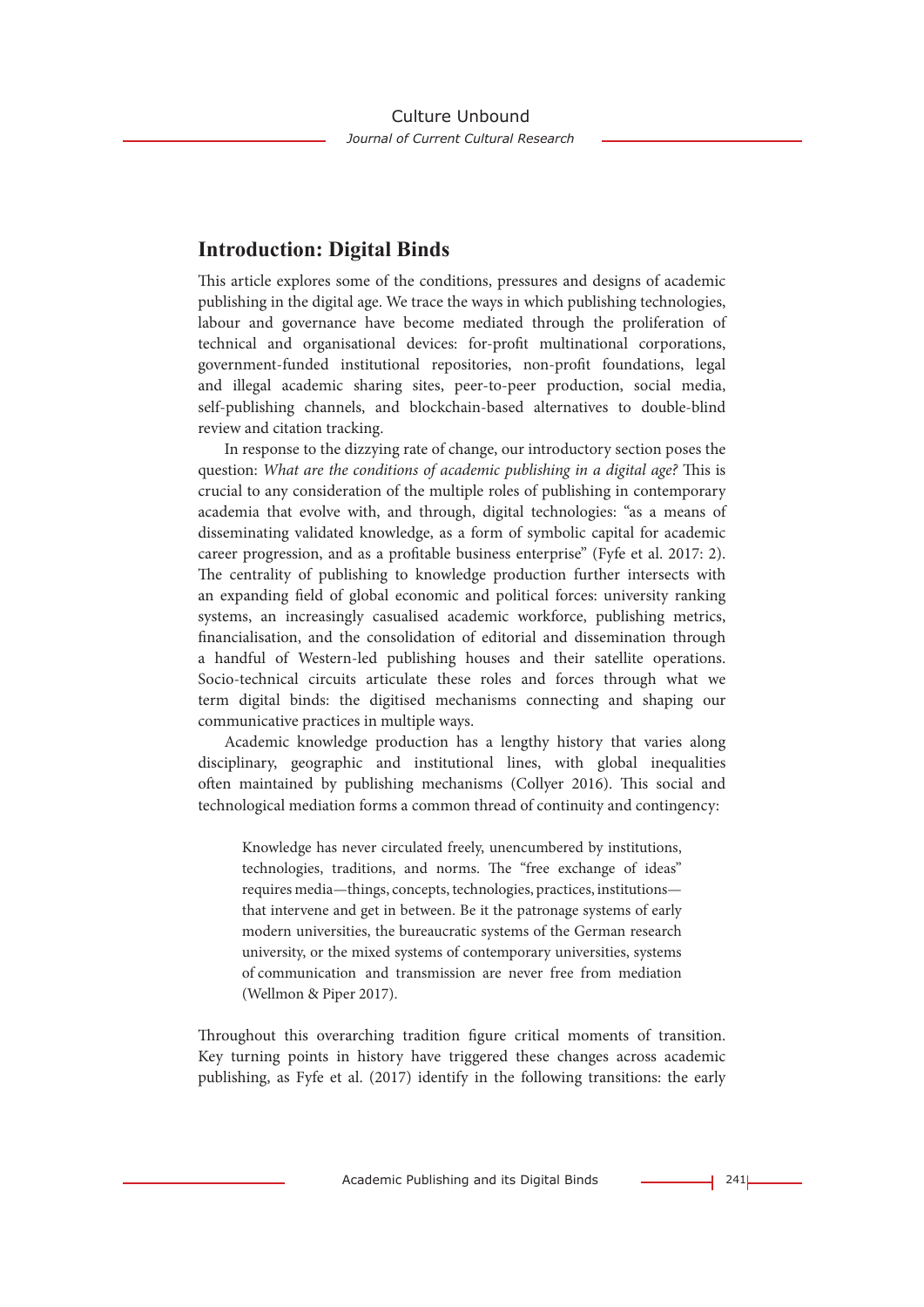twentieth century marked the rising professionalism and prestige of academia, with the value of editorial peer review becoming more pronounced in post-war decades; during the early Cold War expansion of research, sector growth and funding transformed the focus toward generating income; in the 1960s and 1970s peer-review processes were adopted by commercial publishers; while in the 1980s, the mutually-beneficial alliance between libraries and publishers dissipated with the university funding crisis, changing this relationship markedly. In the years since, the significance of prestige has expanded as accountability demands from government and within institutions have increased. This genealogical snapshot acknowledges the centrality of mediation, while equally reminding us that macrological shifts in the political economies and technological environments also register profound reorientations in the ways knowledge is produced and disseminated. Our argument picks up upon these in the current context that is witnessing a profound expansion of digital binds within academic fields and publishing, and at the same time, a rising precariousness of the university research career. This have formed new interdependent ties, within that career, upon substitutive metrics, income and recognition.

A brief overview of transformations and trends in the sector assists in pinpointing key tensions. Edwards et al. (2013) have described the evolving intellectual frameworks and research challenges of contemporary knowledge infrastructures —education, libraries, the publishing industry, intellectual property, global flows, and knowledge politics—and further claim "that we are living through a period of fundamental transformations that profoundly challenge our understanding of the basic process by which knowledge is created, debated, and spread" (Edwards et al. 2013: 3). In tune with this, Striphas (2010) articulated five specific trends impacting scholarly communication: i) *alienation* emerges from the imperatives of urgency and collective interests, as well as an imbalance in terms of the benefits received in return for signing over key rights; ii) *proliferation* is based upon audience segmentation and outlet expansion; iii) *consolidation* stems from the reduction of academic journal publishers and disconnect from scholarly, or learned, societies; iv) pricing of academic journals has steeply increased; and v) *digitization* offers new affordances for exchange, management and monetization.

These multi-scalar trends influence how contemporary academic publishing unfolds in often contradictory and conflicting ways. Vastly different countries and types of economies, such as those of Germany, China and Ecuador, are facing markedly similar issues in relation to the grip of proprietary publishing platforms. In Germany, a consortium of universities operating under the banner of "Project Deal", is pushing back against Elsevier publishing constraints. In China, publishing outputs are increasingly beholden to foreign commercial publishers, journals and paywalls, producing "a devastating impact on the visibility and impact of Chinese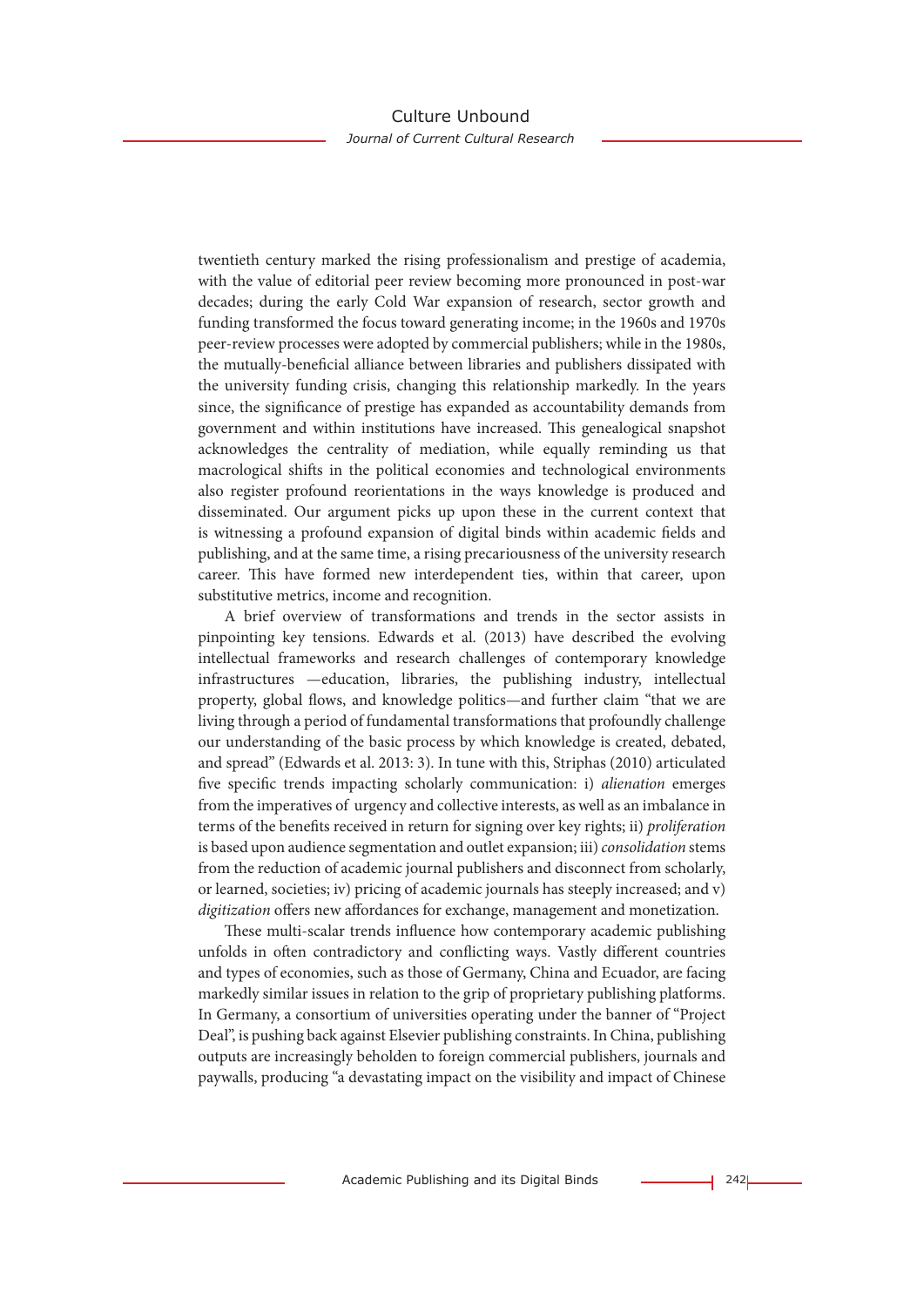scholarship within China" (Ren & Montgomery 2016: 397). In Ecuador, with many universities transitioning from a teaching-only to a research-and-teaching paradigm, they become increasingly preoccupied with imperatives to improve their "publication visibility" (Feyen et al. 2016).

Socio-technical circuits play a key role in articulating these trends and transformations. Such circuits manifest in many forms, but are exemplified in the mechanisms of *digital platforms*: systems and networks that collect and circulate academic papers, host data sets, measure citations and impact, and utilise semantic connections to connect academics with each other and with publications relevant to their fields. What Bratton (2016) terms "The Stack" illustrates how such digital platforms have become global infrastructures with affordances for both control and freedom, and his evocative metaphor finds ready application in the context of academic publishing. Bratton introduces the layers of The Stack (Earth, Cloud, City, Address, Interface, and User) and how they overlay an "accidential megastructure" to produce "*the machine as the state*. Its agglomeration of computing machines into platform systems not only reflects, manages, and enforces forms of sovereignty; it also generates them in the first place" (Bratton 2016: 8).

This megastructure replicates itself in smaller, nested structures at the level of academic publishing sector—a market which draws heavily upon academic labour and vested interests, and in the process exchanges, mandates and governs digital information in markedly different ways. Content hidden behind the pay-walls of proprietary publishers is rigorously tracked by download and citation, producing consolidated data that has economic value to governments, universities, departments, researchers and administrators enmeshed in a calculative logic of impact and influence. Tight bundles of for-profit journals are sold at exorbitant prices to academic libraries, while looser bundles of open-access and alternative journals eke out a living through volunteerism, university support or author fees yet both depend upon the presence of networks, databases, protocols and social media that comprise the platform. Regardless, the academic publishing market is being significantly transformed via global innovations across infrastructure, firms, strategies, and actors (Ponte et al. 2017). While Bratton's 2016 target is the wider set of social operations that have become subject to the digital platform megastructure of "The Stack", we suggest platforms have become integral to the post-millennial knowledge landscape, with comparable if derivative controls and freedoms in relation to academic publishing. Rather than defeatism or unbridled enthusiasm, this acknowledgement needs instead to identify the ways in which we can draw the boundaries of academic publishing towards more ethical designs.

The argument of our article is developed over four sections to explore how the digital binds of academic publishing shape public and private interests, and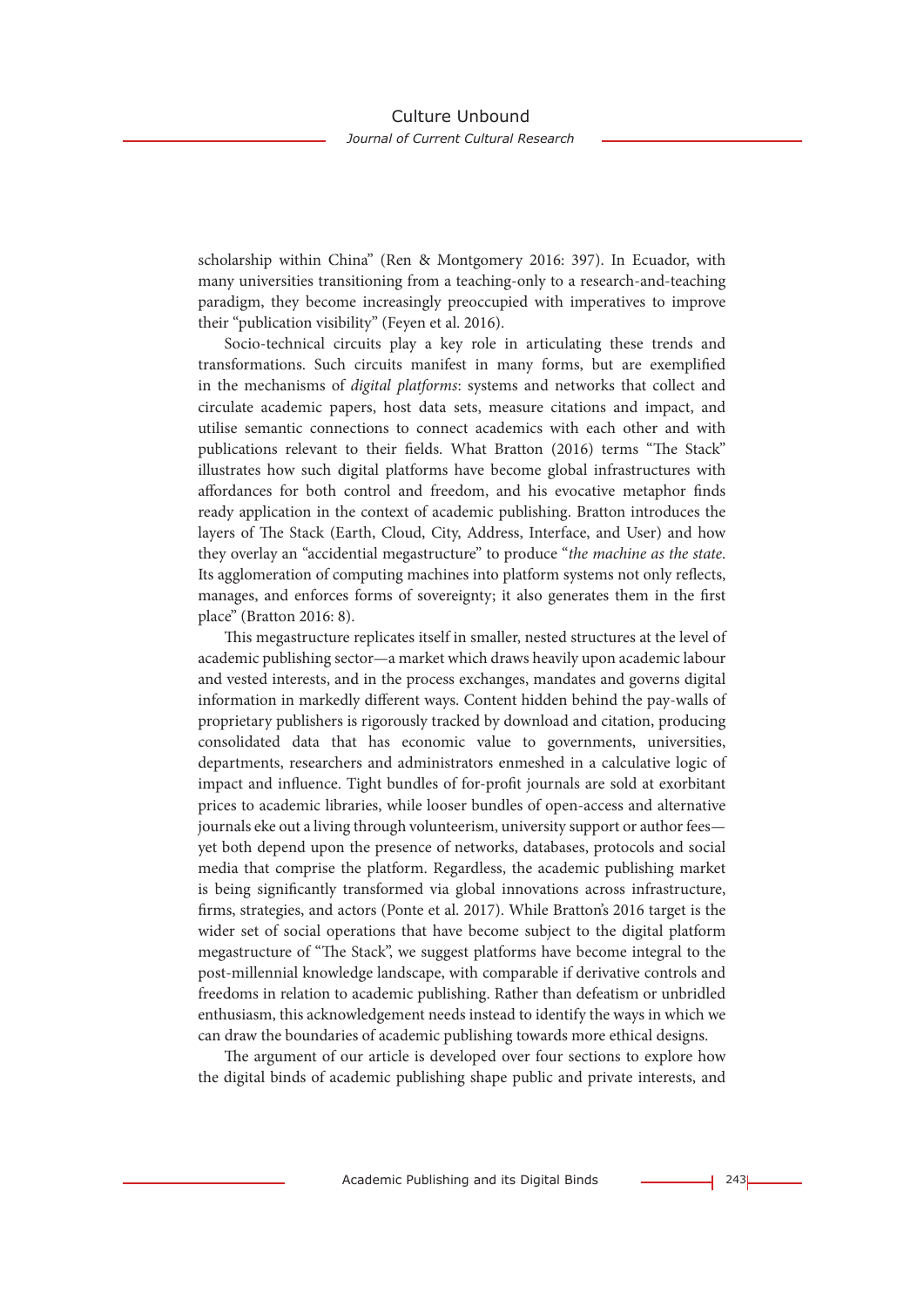ways in which ethical design can produce more mutually beneficial possibilities. First, in this introductory section we highlighted the history, trends and binds informing contemporary academic publishing. Secondly, we examine the complex ways in which private and public interests are enmeshed in this sector. Thirdly, we propose a conceptual framework based on the following mechanisms: boycotting proprietary platforms and bargaining for fairer practices; building alternative platforms to bridge impasses and publish elsewhere; and bringing transformative systems for academic publishing processes and profits into being. Finally, we suggest why these acts of dissuading, detouring and disrupting are urgently needed in the sector.

# **Background: The Academic Publishing Semicommons**

In this second section, we seek to unpack the following question: *What are the pressures associated with private and common uses in the sector?* Our article seeks to problematise binaries of knowledge possession and dispossession by examining the relationship of the "semicommons" (Smith 2000) to academic publishing. Our interest in this term is based on the recognition that a political economy strongly underpins how academic publishing is formed, as is evident from a variety of international and country perspectives (Merrett 2006; Biesta 2012; Lincoln 2012). The sector now spans a global political economy, emerging from the "private appropriation of public resources and the unrestricted commodification of information" (Pirie 2009: 57). Features of the semicommons are outlined below, alongside the ways in which these tensions, benefits and power relations apply to the academic publishing sector.

The term "semicommons" was originally coined by property theorist Henry E. Smith: "In what I am calling a semicommons, both common and private uses are important and impact significantly on each other" (Smith 2000: 132). This concept has since been applied to studies of information property, telecommunications and the internet (Heverly 2003; Smith, 2005; Grimmelmann, 2010). A defining feature of the semicommons is: "the explicit recognition of a dynamic relationship between the common and private uses of semicommons property, such that their coexistence maximizes wealth to an extent not possible under either a purely common or a purely private scheme" (Heverly 2003: 1132). Applied to practices of academic publishing, we suggest its formal outputs—journal articles, books, book chapters and conference proceedings—occupy comparable wealth-maximising positions for some actors, within a field similarly composed of both private and common uses.

We further propose the characterisation of an *academic publishing semicommons* to highlight the digital binds of exclusion and inclusion which could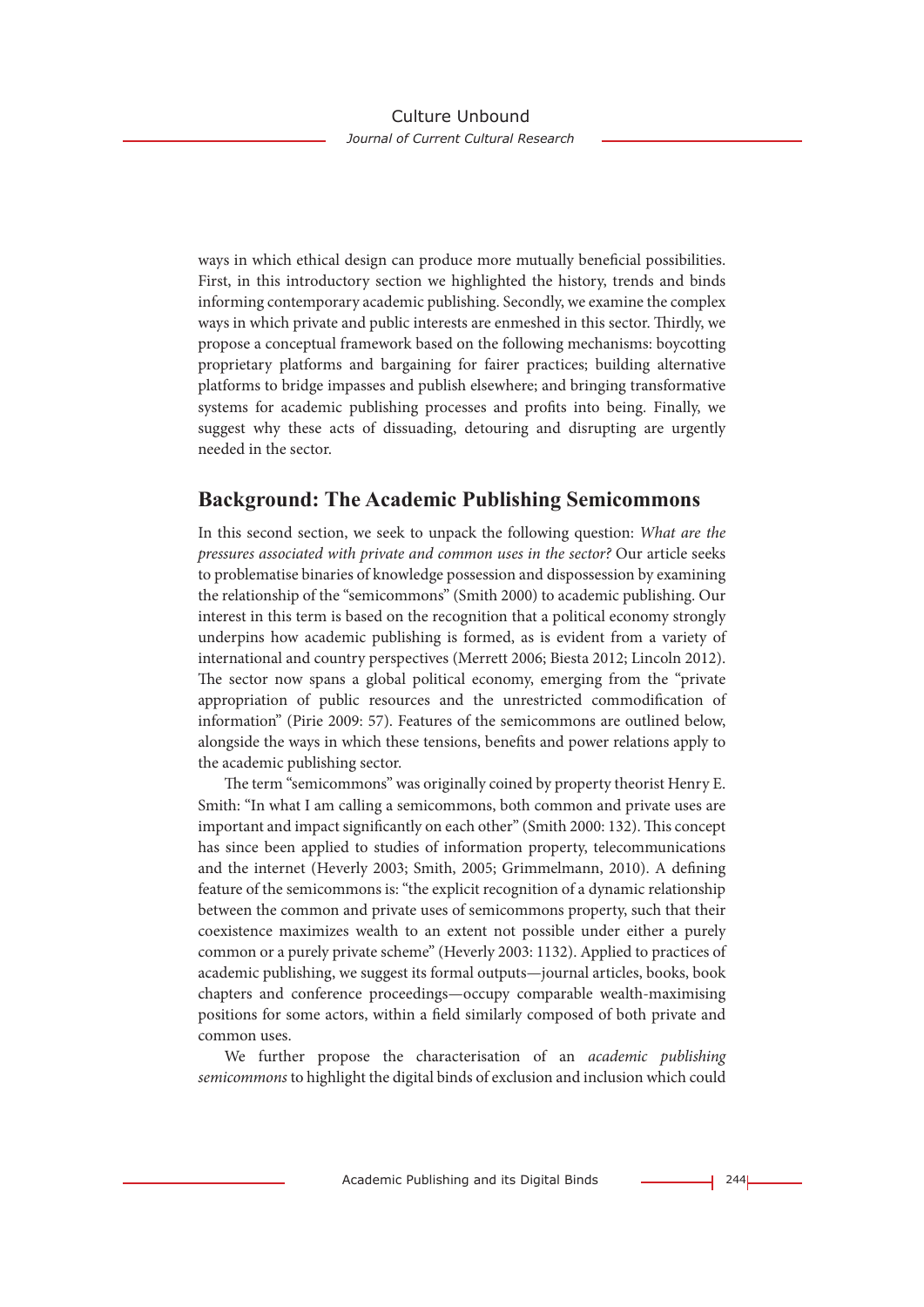be otherwise. Threats to the hypothetically mutual benefits of the semicommons requires attention to the multiple layers of its operation. Negative "strategic behavior" is associated with "capturing as many of the benefits of the dynamic relationship as possible, while avoiding as many of the costs as possible" (Heverly 2003: 1172), arising "out of the method by which information owners grant access to their information" (Heverly 2003: 1176). Understanding the methods and repercussions of such strategies in the academic publishing sector can help us to modulate one-sided benefits, as well as generate more inclusive and equitable designs.

Rather than an idealised state of equilibrium, the concept of semicommons is better understood in conjunction with political philosopher Georgio Agamben's term "state of exception" (2005). Agamben outlines this state as a zone of indeterminacy in which the regular law has been suspended. Such ambiguity strips away the sense of safety often associated with legal status and rights, leading to unprecedented tensions and exclusions. The dynamics of academic publishing semicommons can then be seen as an exceptional territory impinged upon by forces, strategies and threats. The term "state of exception" has been applied to urban studies (Stavrides 2013; Murray 2017) to highlight the zones which operate outside of the law. This suspension of law creates undecidability through creating new routines and habits "which are justified by administrative reasoning alone" (Stavrides 2013: 40); in addition, once erected under conditions of apparent urgency, such imposed zones often stay and become normalised – such as post-Olympic Athens or post-9/11 New York. Ominously, exclusionary spaces in the city, such as gated estates, shopping malls, resorts, and parks "represent increasingly prevalent building typologies for the urban future" (Murray 2017: 20).

We argue the rise of informatic exclusionary spaces, in the form of proprietary publishing platforms, align with Murray's (2017) analysis of contemporary spatial fragmentation, and similarly participate in "the new social logic of postpublic space is one of indifference and indistinction, that is, not necessarily one of deliberate exclusion, but a kind of selective inclusion that welcomes some but discourages others" (Murray 2017: 20). As a comparable case, and in contrast to the overuse associated with Hardin's "tragedy of the commons" metaphor, Heller and Eisenberg (1998) examined the transaction costs, diverse interests and cognitive biases within biomedical research to propose the "tragedy of the anticommons". This tragedy registers the situation of underuse where "multiple owners each have a right to exclude others for a scarce resource and no one has an effective privilege of use" (Heller & Eisenberg 1998: 698). In such cases, apparent crises of intellectual property theft are produced to justify draconian rights management systems and other exceptional states. Other semicommoning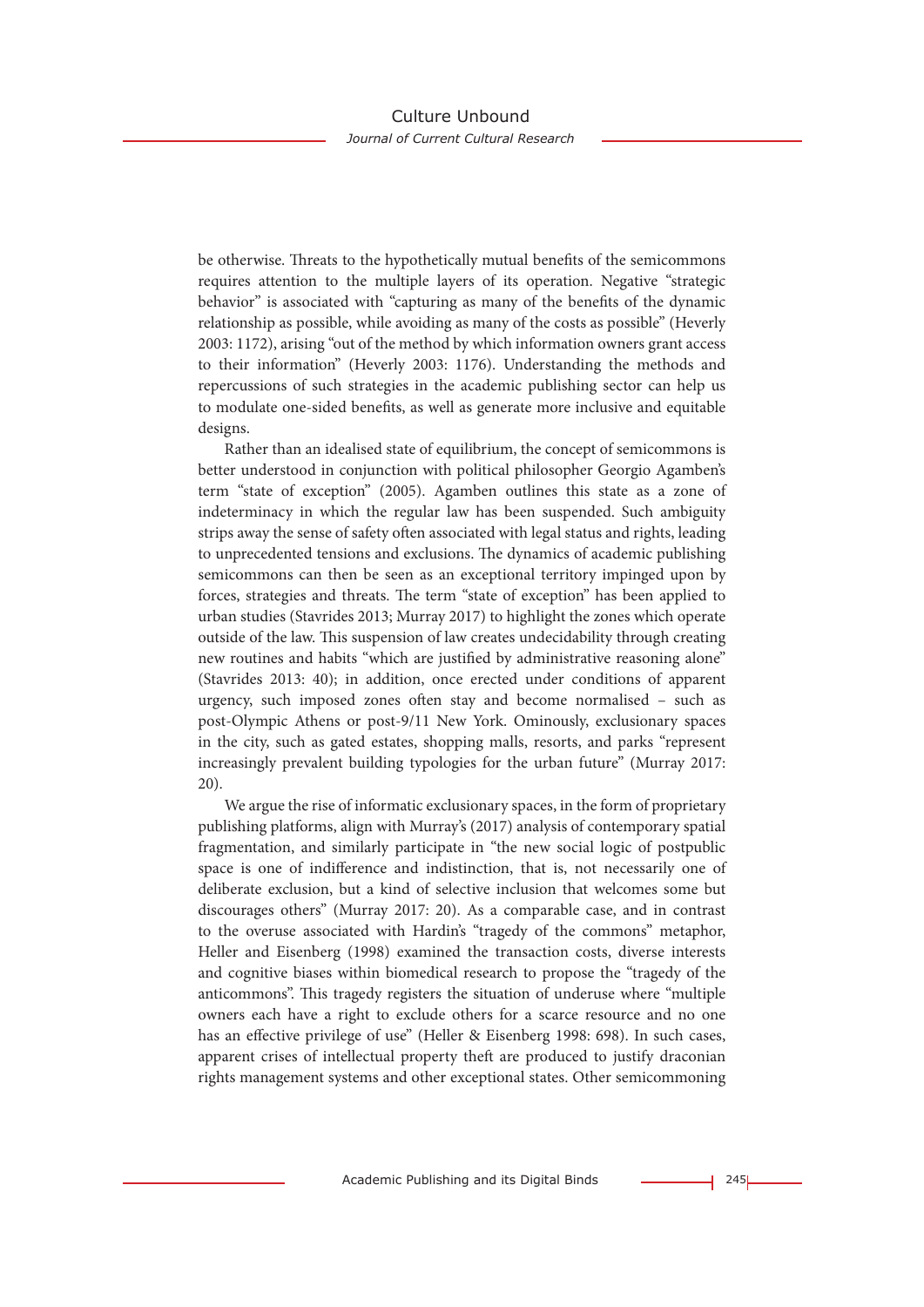examples in digital academic publishing include the proprietary formats used to manage digital rights of access to academic books, such as Apple's iBook (IBA) and Amazon's Kindle file formats. While opening access to scholarly content, they simultaneously limit content sharing and reuse—even copying and pasting fair-use quotes from Kindle readers is notoriously difficult. Scholarly portals, such as Academia.edu and ResearchGate, appear novel communing initiatives, but produce further commodities—data on academics and their publications— that has proprietary commercial value. The oligopoly of large academic publishers constitute the largest disseminators of open access content, but under conditions that continue to support a business model that both concentrates knowledge and contributes very little to it: owning and monetising content written by academics and subsidised by grant agencies and taxpayers (Larivière, Haustein & Mongeon 2015). Oscillating between and manipulating oppositions of public/common and private/anticommon intellectual property, semicommoning functions strategically for dominant publishers and institutions to privatise the financialisation of that property.

In this section we described the conditions which generate the *academic publishing semicommons*: the entanglement of private and common uses, and the strategic use of exceptions to de-mutualise the benefits of this arrangement. Digital binds intermingle across institutions, sectors, and borders to produce these co-existing private and common interests. Bratton's (2016) notion of "The Stack" again helps to illustrate how this unfolds abstractly:

Platform sovereignty may be planned or unplanned, universal or specific, generative or reactive, technologically determined or politically guaranteed. *Platform sovereignty is automatic under some circumstances and highly contingent under others, and it may function differently in relation to different components of the platform system*. The conditionality of these is a function of how platforms relate to other political, technical, and economic institutions that also manage something (or someone) that is also organized by that platform (Bratton 2016: 51).

This has far-reaching implications for how we choose to design the future of labour, technology and governance across academic publishing. What role do —or could—university researchers, professional staff, alternative journals and platforms, plus emerging technologies play in reconfiguring the ethics and politics of digital binds? Our inquiry therefore seeks to build on studies which suggest that academic publishing requires "not less mediation but mediation of a different kind [...] We need new ways of measuring, nurturing, valuing, and, ultimately, conceiving of it" (Wellmon & Piper 2017). In the following section, we highlight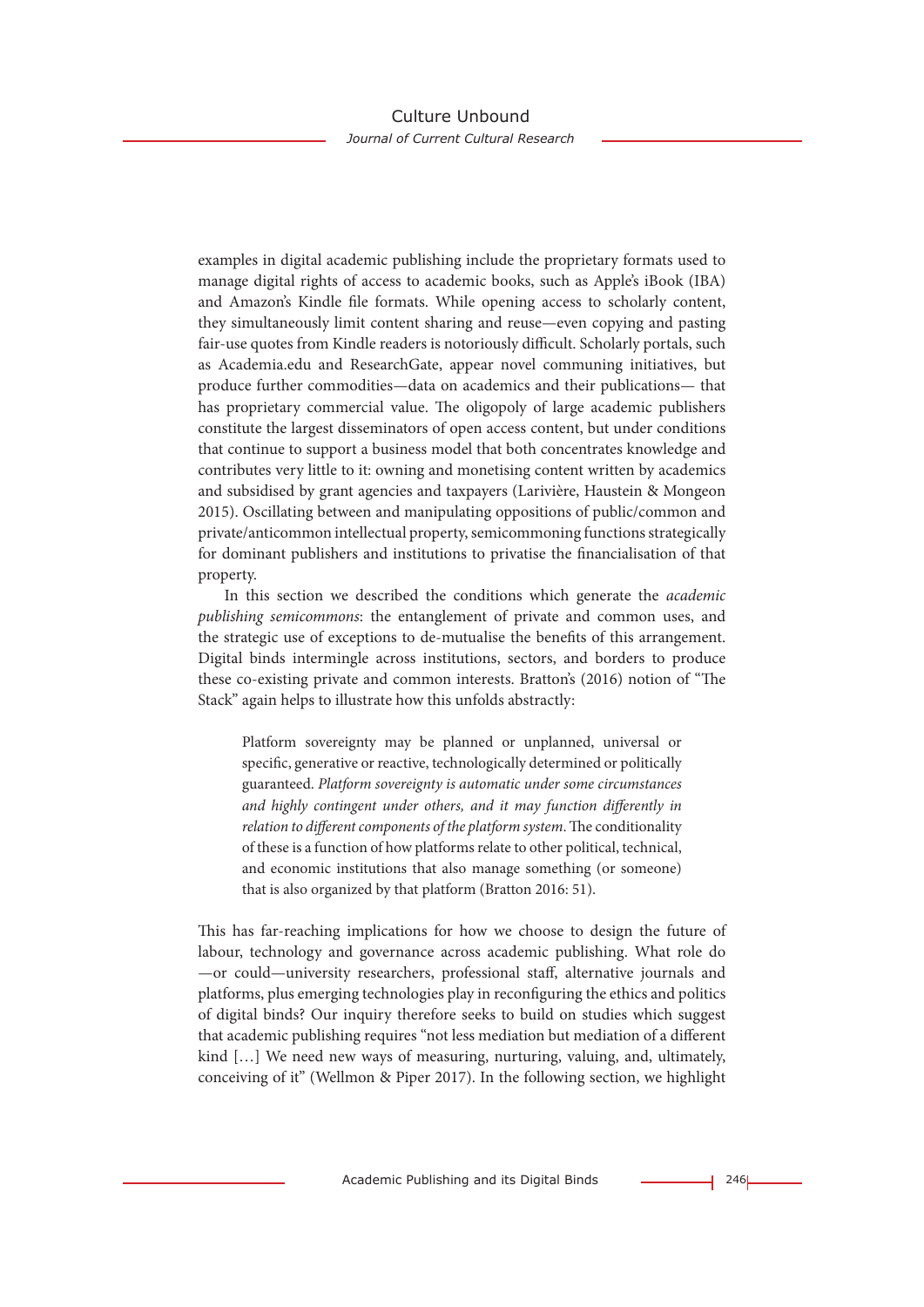how the boundaries of academic publishing could potentially be drawn with more ethical designs in mind.

# **Conceptual Framework: Ethical Executions of Code**

Previously illustrated, the digital binds of the academic publishing semicommons constitute a dilemma for those working within the scholarly community. Extending upon this, and elaborating upon on a twinned interest in technology and ethics, the conceptual framework proposed in this section asks: *How can more ethical designs for academic publishing be drawn?* We begin by introducing the idea of *ethical executions of code*: the mechanisms of dissuading, detouring and disrupting which interrupt academic publishing platforms and practices towards more ethical designs. While the primacy of ethics is key to such designs, they are also heavily imbued with political intent: "a space that is bought into being by citizen subjects who act in ways that submit to but also at the same time go beyond and transgress the conventions of the Internet" (Ruppert 2015). In the context of the academic publishing semicommons, such designs aim to modulate unfair states of exception imposed by dominant actors through "boundary placement", a method for "abating suboptimal behavior by those with access to a resource" (Smith 2000: 162).

Design is a key feature of what we term ethical executions of code, developing ways of drawing more equitable academic publishing boundaries. The role of design is vital, as it "becomes clear that it is not only the activity of designing which is inherently ethical, but that instances of design themselves possess an inherent ethicality. Artefacts of design bring new potentialities into being as they come into existence, and actively embody and reproduce potentialities by continuing to exist" (Buwert 2017: S4466). Design includes here more than the specific plan of a technological solution, and the blueprints of a single social organization or policy. It also can intend towards features of the general architecture for an entire sector or industry, such as academic publishing as a whole. Towards this end, we aim here to offer a heuristic and vocabulary for how academics, programmers, designers, scholarly societies, and education leaders can embed more ethical designs in the sector. Three affordances of this framework are outlined below, suggesting "digital acts" (Ruppert 2015) for generating more inclusive and equitable digital binds.

#### *Mechanism 1: Dissuading*

The first mechanism— *dissuading*—seeks to unsettle the growing powers associated with an "oligopoly of academic publishers" (Petrini & Alleva, 2015; Larivère et al. 2015). It illustrates how the direction of proprietary publishers can be partially blocked and paused, so as to publicly question and debate how incentives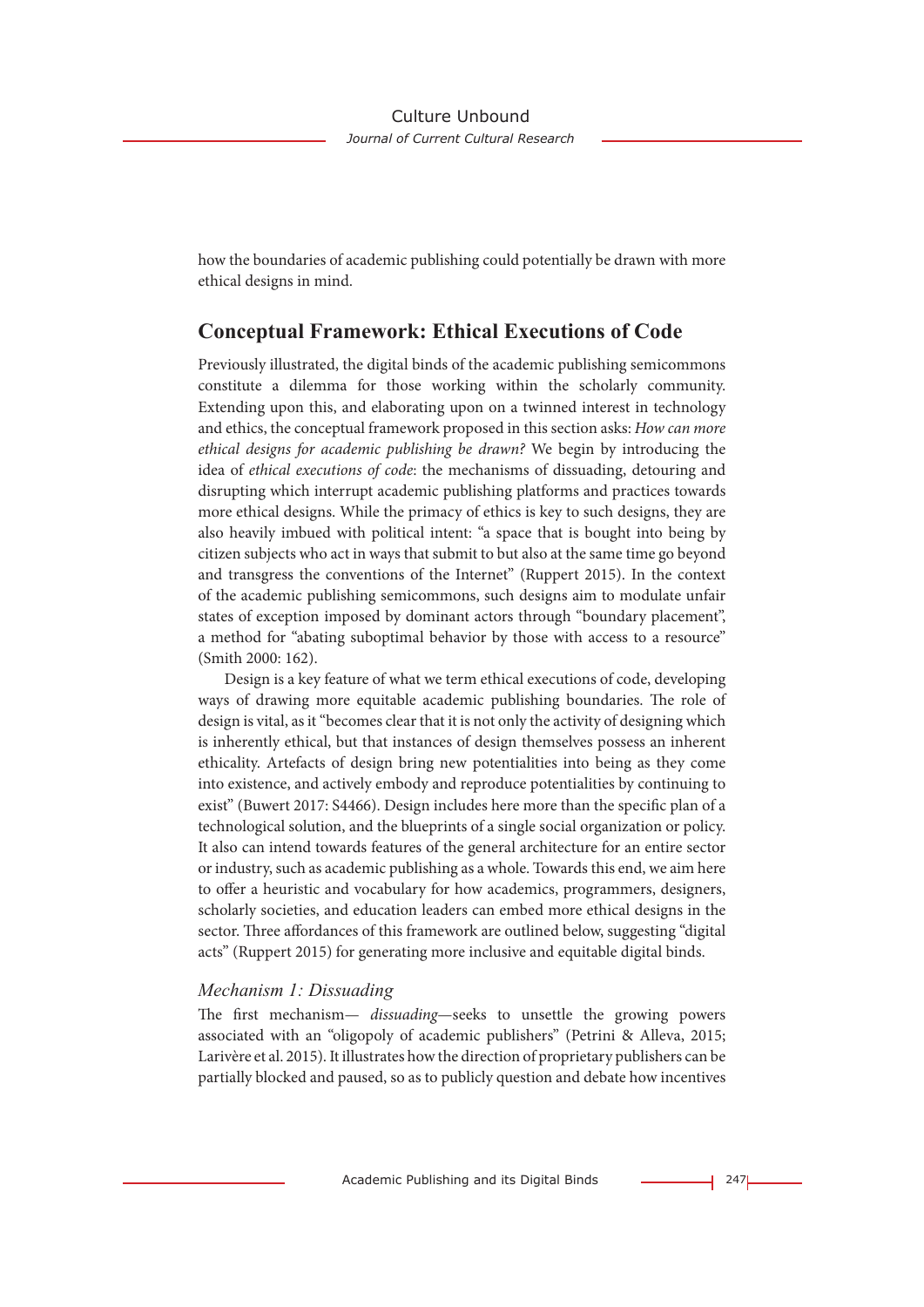and mandates could be made more just. We first trace the emergence of the most dominant publishers and the ways in which they have come to commandeer the market at global and individual scales. We follow this by showing their geo-political reverberations: the ways these oligopolies are negatively impacting academic publishing across Western, Asian and Latin American regions. Then, we briefly describe the process of dissuading by way of Project Deal, the German consortium established to negotiate a fairer open-access agreement with Elsevier and other publishers. The boycott shows how academic and institutional practices can expose the interdependencies of the academic publishing semicommons: positioning us better to explore the potentiality of more ethical designs, even amid unjust structures.

How did this oligopoly come about? Tracing the emerging academic publishing industry in mid-century Britain, Buranyi (2017) follows the journey of businessman Robert Maxwell as he espied an inefficiency in the scientific publishing process. The tycoon quickly realised the easy profits that could be made from monetising and marketing science; an early example from 1955 was signing up researchers to exclusive contracts at the Geneva Conference on Peaceful Uses of Atomic Energy. By the 1960s his business model for Pergamon involved creating grand titles and inventing a multiplicity of journals that placed him well-ahead of other publishers. Amid much controversy about his private and public dealings, he sold Pergamon to Elsevier in 1991. "If Maxwell's genius was in expansion, Elsevier's was in consolidation," Burunyi remarks, highlighting the acquisition, price hikes and electronic access bundles of the 1990s. Digital affordances for scaling, through market consilidation, and bundling, through package subscriptions (Petrini & Alleva 2015) continue to escalate, and realised efficiencies have not been passed on to university customers. A study showed how five for-profit publishers were responsible for more than half of all science publishing around the world (Larivère et al. 2015).

As the global reach of academic publishers and university rankings expands, the publish-or-perish culture, initially a feature mainly of European and North American universities, leaks into the publishing circulations of other countries. In a study of young Chinese scholars, the pressure to publish in internationally indexed journals promises promotion and incentives. Yet it has also negatively impacts their personal and social lives, and in the long term dilutes the quality of research and the prospect of novel discoveries (Tian et al. 2016). Ren & Montgomery (2015) outline how a "lack of transparency in the government-controlled research and higher education system in China" (405) could begin to be addressed with the broader scrutiny, supervision and public benefits of more thoughtful open-access publishing. The authors examine two open-access publishing approaches—"government-initiated national-level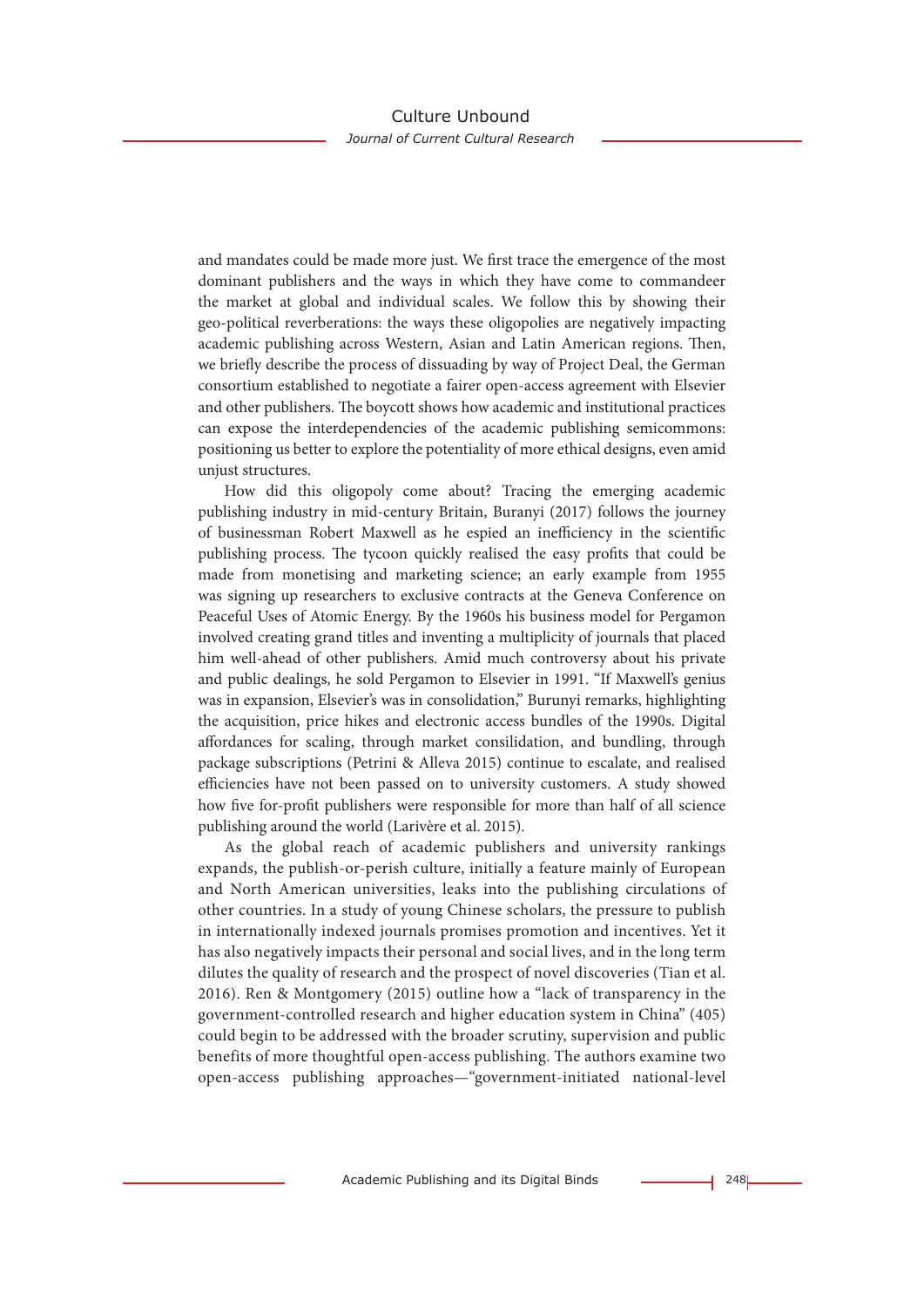repositories and publisher-initiated OA journals" (Ren & Montgomery 2015: 395)—which could enhance reach, transparency and efficiency of academic publishing. Given the current state of the market, the first of these—push-back by the state against market mechanisms—appears much more likely to succeed.

The reverberations of academic publishing imperatives in Latin America countries such as Ecuador indicate emerging tensions in other geographic regions. Bernasconi (2016) charts the evolution of the Latin America model of higher education, currently grappling with tensions between co-governed developments of social transformation and the economically-driven standards of the knowledge landscape. In Ecuador, the multibillion dollar investment in higher education over the last decade has allocated money across scholarships, technical education, excellence, admission and accreditation, innovation and contingency plans (telesurtv 2017). The ways in which this will steer academic publishing in the country will no doubt continue to be closely examined. As Feyen et al. (2016) acknowledge, publication visibility in Ecuador contends with multifaceted issues, including: low research capacity and infrastructure; low impact and prestige of local journals; scholars studying abroad often publish in international peer-reviewed journals; and local scholars contributing to internationally-funded projects are sometimes excluded as co-authors.

Established in Germany in 2016 to establish a fairer licensing agreement with Elsevier, Springer Nature, and Wiley, the number of institutions joining Project Deal is rapidly increasing, with an increasing number of academic institutions supporting demands for fair pricing, open access to academics, and permanent access to associated scientific bodies (Kwon 2017). As of early December 2017, negotiations are still underway with the extension of contracts due to expire at the end of the month (Schiermeier 2017). An analysis of the Cost of Knowledge petition (Heyman et al. 2016) describes the dilemma of individuals signing up to a boycott, and the personal and professional pressures which can counteract such commitments. The Project Deal consortium shows how many individuals and institutions—when working together—can begin to push back against corporations reaping the profits from academic labour. With countries such as Peru and Taiwan joining the boycott against Elsevier, this double-strategy of denial and desire shows how semicommons disequilibria can begin to be recalibrated. Dissuading – through blocking routes of for-profit publishing companies—involves what we have termed an ethical execution of code by way of a two-phase mechanism: obstructing impingements from states of exception, and demanding fairer practices.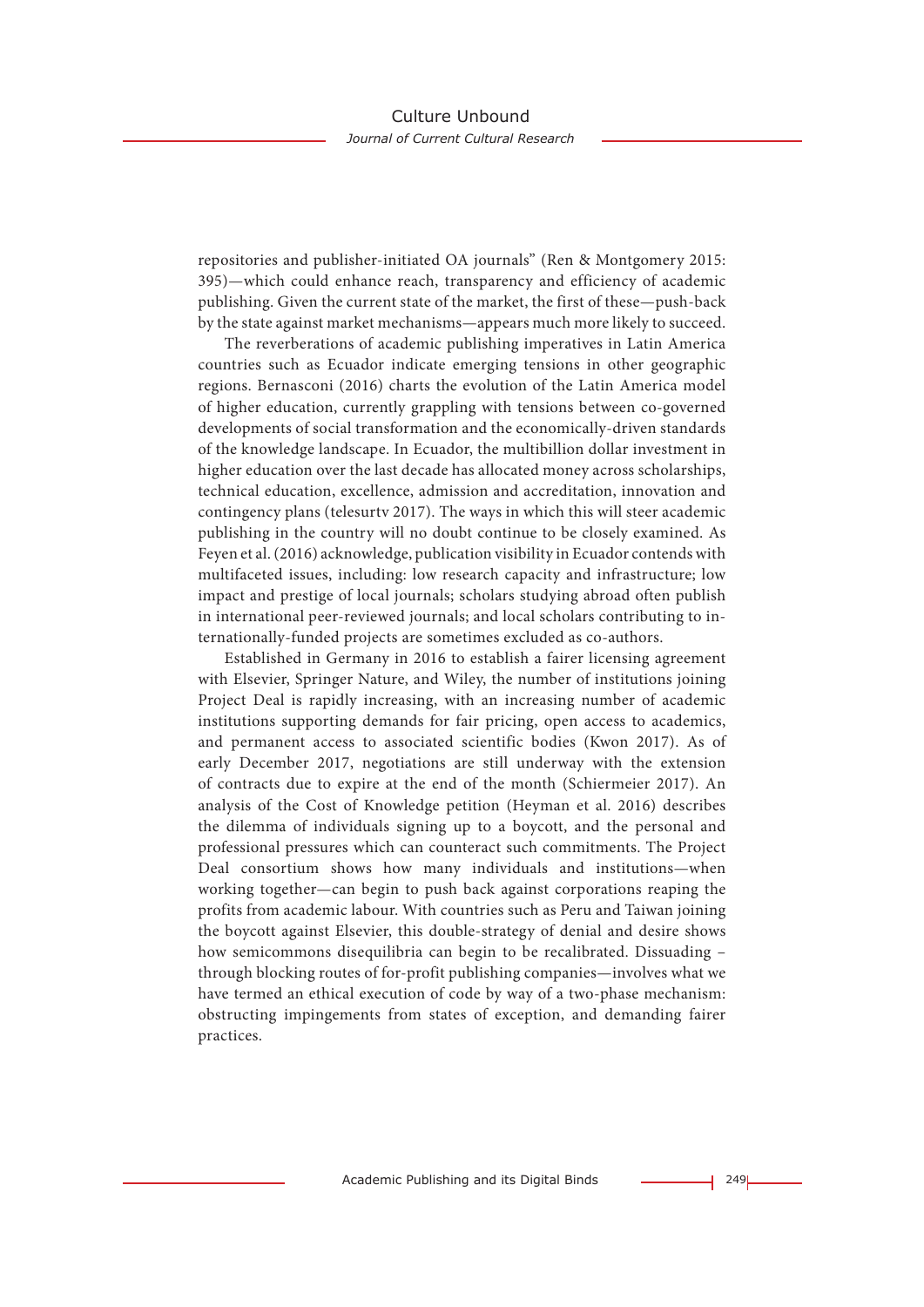## *Mechanism 2: Detouring*

The second mechanism—*detouring*—can be performed by alternative platforms that help to traverse the academic publishing semicommons in novel ways. We discuss three types of platforms that seek to circumvent proprietary academic publishers by connecting producers and consumers directly: open access journals; unsanctioned repositories; and agency mandates for public dissemination. Tracing the rhetoric of 'openness' across varying software and network cultures, Tkacz (2012) indicates "there is a need to look more closely at the specific projects that operate under its name—at their details, emergent relations, consistencies, modes of organising and stabilising, points of difference, and forms of exclusion and inclusion" (Tkacz 2012: 404). This can be done through thinking more carefully about how open access journals have emerged from intermingling moral and market concerns; recalibrating labour and legal norms to support academics as individuals and collectives; and better understanding the sanctioned and unsanctioned intermediaries which can forge alternate paths to seemingly ingrained states of exception.

Open access pre-dates the rise of the World Wide Web, but has exploded in popularity with the global spread of the Internet. For example, in the United States two federally funded initatives were developed in 1966, the Education Resource Information Center (ERIC) and MEDLINE (Medical Literature Analysis and Retrieval System Online); these preceded ARPANET, a network set up in 1969 by the Advanced Research Projects Agency for "sharing research without barriers" (Suber 2006). Project Gutenberg was created in 1971, based upon a 'Plain Vanilla' American Standard Code for Information Interchange (ASCII) allowing easy online accessibility; this emerged from the idea that: "the greatest value created by computers would not be computing, but would be the storage, retrieval, and searching of what was stored in our libraries" (Hart 1992). In 1991, arXiv was established, "a highly-automated electronic archive and distribution server for research articles" (arXiv.org 2017) built on a low-bandwith TeX file format enabling high quality online text publishing. The diversity of motivations and values associated with the proliferation of open access, as Moore (2017) suggests, requires greater scrutiny. The success of open access journals has more recently been questioned, due in part to the rise of grey literature, vanity publishing and the predatory practices of pay-to-publish companies eager to exploit the demands of early career academics to publish. Originally developed to replicate established commercial models of peer-review and dissemination, some open access journals have more recently instigated more radical methods of review. In a two-part critique of existing models of academic knowledge exchange, Whitworth and Friedman (2009a, 2009b) propose utilising socio-technical advances—wikis, online repositories, rating systems, filters, social bookmarks and version control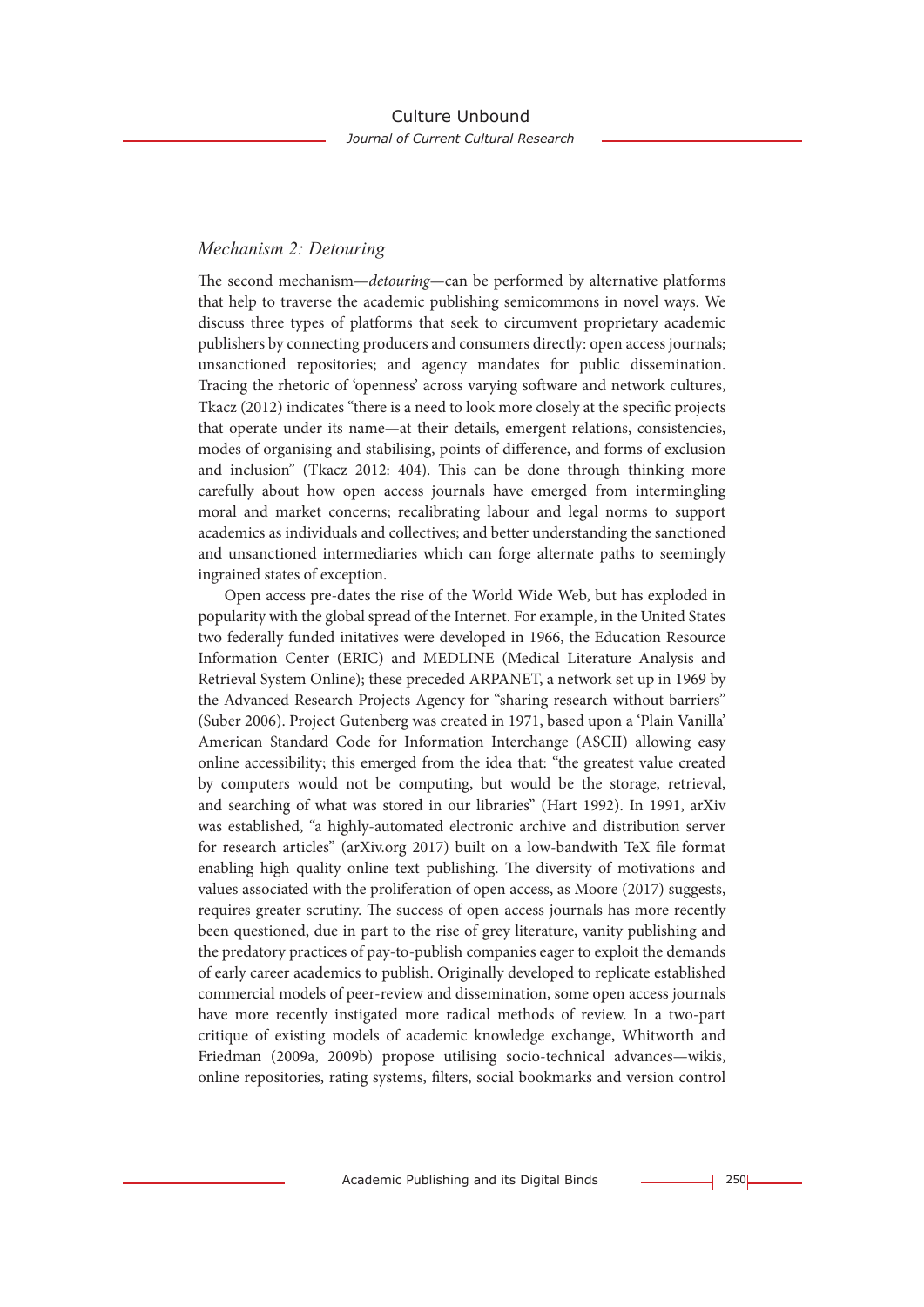—to encourage more inclusive, granular and participatory methods for producing and distributing research. As one example, *The Journal of Peer Production* (JoPP) has since sought to implement some of these suggestions into its review process: originals, reviews and quantitative signals are published alongside final manuscripts.

Beyond the desire to loosen the shackles of the gates of knowledge production (Whitworth & Friedman 2009a), such experimentation serves wider ends. According to several members of JoPP's editorial board, making critique available publicly shifts research work closer to ideals exhibited by open source software, where "massive numbers of reviewers can address, in the case of FOSS for example, defects or 'bugs'" (O'Neil & Zacchiroli 2017). This in turn produces work whether software, research or other forms of creative labour—that is "socially and technically valuable", and leads to a "further expansion of the commons" (O'Neil & Zacchiroli 2017). Through reputation-building, contributions to the commons can help to construct "new forms of solidarity" and communalism, coexisting with but independent from the capitalistic logic seemingly irrepressibly insurgent in today's academia (O'Neil & Zacchiroli 2017).

Notwithstanding counter-examples, and as discussed in the previous section, the majority of reputable scientific knowledge still disseminates via journals owned by the "oligopoly" comprising five major academic publishers: Reed-Elsevier, Wiley-Blackwell, Springer, Taylor & Francis and Sage Publications (Larivière, Haustein & Mongeon 2015). These generate their revenues by selling access to universities and other research institutions and, despite adopting less restrictive policies such as time-delayed "green" open access, have little commercial incentive to release their content freely. Efforts to circumvent paywalled research content have frequently floundered upon legal injunctions and threats of prosecution, most famously in the case of Aaron Swartz's systematic downloading of JSTOR's archived content.

Systematic detouring does now appear to be underway. Since 2011, the Sci-Hub website<sup>1</sup> has developed as the world's largest repository of pirated scholarly material. As of mid-2017, it hosts more than 64.5 million articles, and is maintained through volunteer labour and financial contributions (Sci-Hub 2017). A recent study of its scope suggest Sci-Hub contains as much as 85.2 per cent of articles published in closed access journals (Himmelstein et al. 2017)—more than five in six previously paywalled articles now being freely available. Sci-Hub's success, as "nearly all scholarly literature is available gratis to anyone with an Internet connection", provocatively points to "the subscription publishing model becoming unsustainable" (Himmelstein et al. 2017).

Significantly, the hosting arrangements of Sci-Hub to date—based in St. Petersburg, as well as replicated through encrypted torrent channels—have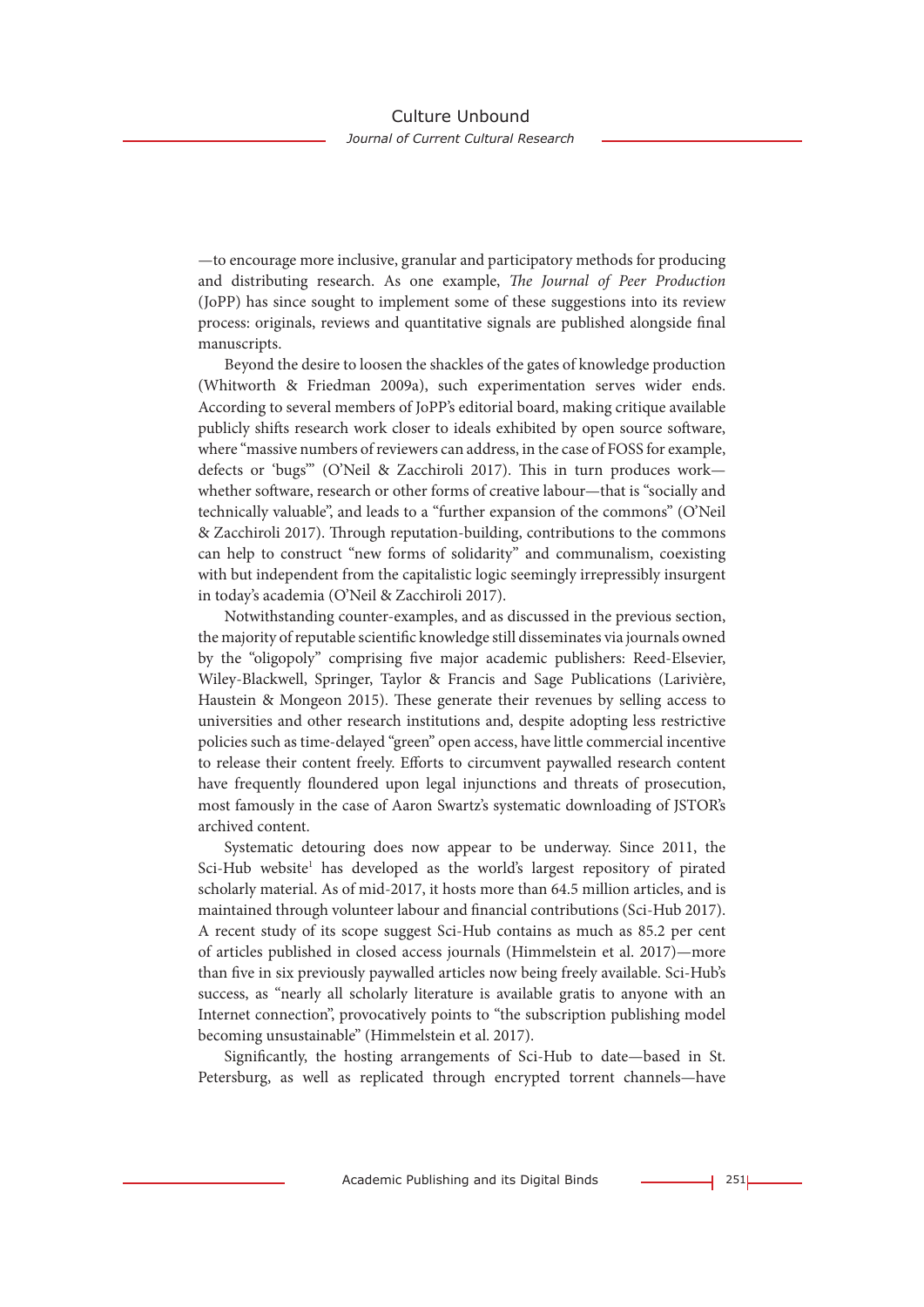made the site resilient towards take-down requests and threatened legal action. Indeed, Elsevier's civil suit and preliminary injunction against Sci-Hub produced greater publicity and traffic for the site (Himmelstein et al. 2017). Whether Sci-Hub ultimately spells the end of pay-walled content, its six-year successful operation registers a significant and sustained alternative conduit of access. Not coincidentally, that success is partly premised upon the widespread use of crypto-platforms (Tor, Bitcoin) that shield the site's operators, contributors, users and funders from sanctions. We discuss the potential expanded use of such platforms further below.

The third catalyst involves the widening role of non-academic institutions in the funding and dissemination of university research. As Butler (2017) notes, organisations such as the Gates Foundation and the Wellcome Trust now promote or mandate open access publishing of funded scientific work. While this locks out authors from access to established and highly reputable journals such as *Nature* and *Science*, the high prestige of these funding organisations acts as a significant counterweight in the general ledger of academic reputational value. Both organisations have also founded substantial open access publishing platforms of their own, with a specific drive towards promoting research in developing nations (Butler 2017). Coupled with the continued rise of *altmetrics* (Priem et al. 2010) alternative measures of academic quality and impact—such developments mean research funded by humanitarian agencies and published through open access platforms appears a viable complementary or alternative channel for academic career development and knowledge production.

These three instruments—open access, unsanctioned repositories, and funding agency mandates—contribute to what we term a process of detouring: the manouevring of academic knowledge through alternative channels. Such ethical executions of code, we propose, offer ways of modulating seemingly rigid states of exception within the academic publishing semicommons. However, none in and of themselves yet make good on the promise of a global knowledge commons that acknowledges institutional funding and authorial contributions while permitting free or token access to its results. Open access, for instance, still leaves unmet the challenges of costing both research and its dissemination through peer review, editors and technology hosting infrastructure. That challenge remains a largely unrealised goal that requires further speculative activity, one approach to which we turn in the section below.

## *Mechanism 3: Disrupting*

*Disrupting* connotes the possibility of creating digital platforms which have the potential to invert the academic publishing sector, and here we explore the disruptive possibilities of blockchain technology. Underpinning Bitcoin, a digital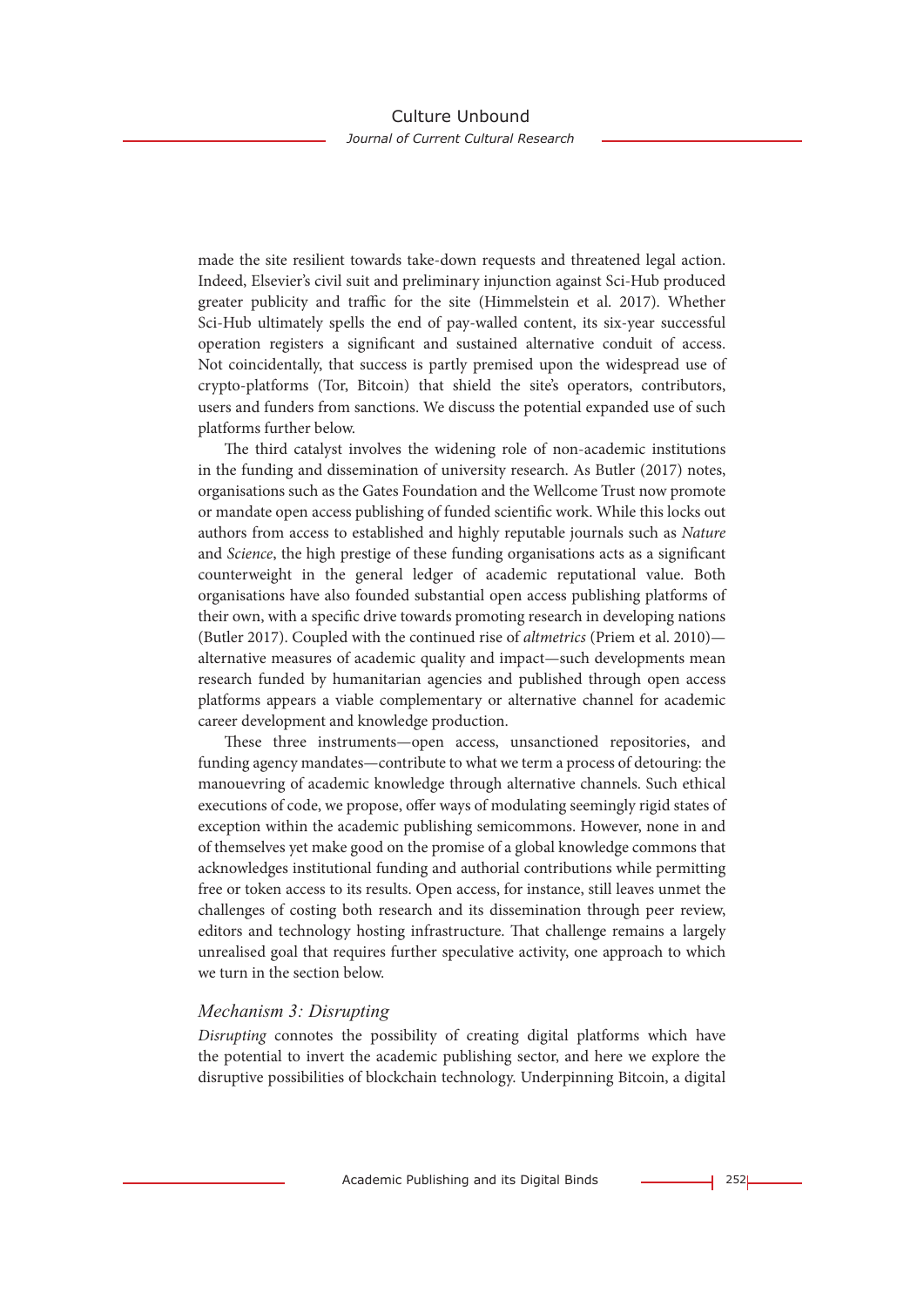cryptocurrency released in 2009, blockchains offer immutable, decentralised digital ledgers based upon "collective consensus and verification" rather than a central authority; this enables trust to "shift away from third parties and legacy institutions towards code and a community-based, open-source, peer-to-peer system of transparency and accountability" (Al-Saqaf & Seidler 2017: 2). We propose that blockchain technology can potentially transform the current socio-technical stasis of moral and market crises associated with academic publishing. This could be achieved, as traced below, by producing alternative conduits of incentives, value and exchange. Moreover, we suggest blockchain technology may offer even more ways to invert the apparent grip of states of exception through "geo-designs" (Bratton 2015) transforming knowledge sovereignity on a global scale.

The gradual maturation and adoption of blockchain technology could embed operations of a trusted ledger and repository for global knowledge sharing. Describing the evolution of blockchain from currency to smart contracts and applications, Swan (2015) highlights how this technology holds potential for an alternative technical and organizing paradigm:

*We should think about the blockchain as another class of thing like the Internet—a comprehensive information technology with tiered technical levels and multiple classes of applications for any form of asset registry, inventory, and exchange, including every area of governance, economics, and money; hard assets (physical property, homes, cars); and intangible assets (votes, ideas, reputation, intention, health data, information, etc.). But the blockchain concept is even more; it is a new organizing paradigm for the discovery, valuation, and transfer of all quanta (discrete units) of anything, and potentially for the coordination of all human activity at a much larger scale than has been possible before (Swan 2015: vii, italicised in text).*

The affordances of blockchain are increasingly identified as ways to open up more mutually beneficial possibilities for academic publishing. For example, a blockchain-based system (such as r-coin, a ResearchCoin or ReviewCoin) where researchers obtain bitcoin currency for each review undertaken has multiple benefits: offering incentives to researchers, raising barriers to predatory publishers, and providing an "alternative publication metric" (Spearpoint 2017: 1). In view of this, blockchain has the potential to support concerns for efficiency alongside care for justice: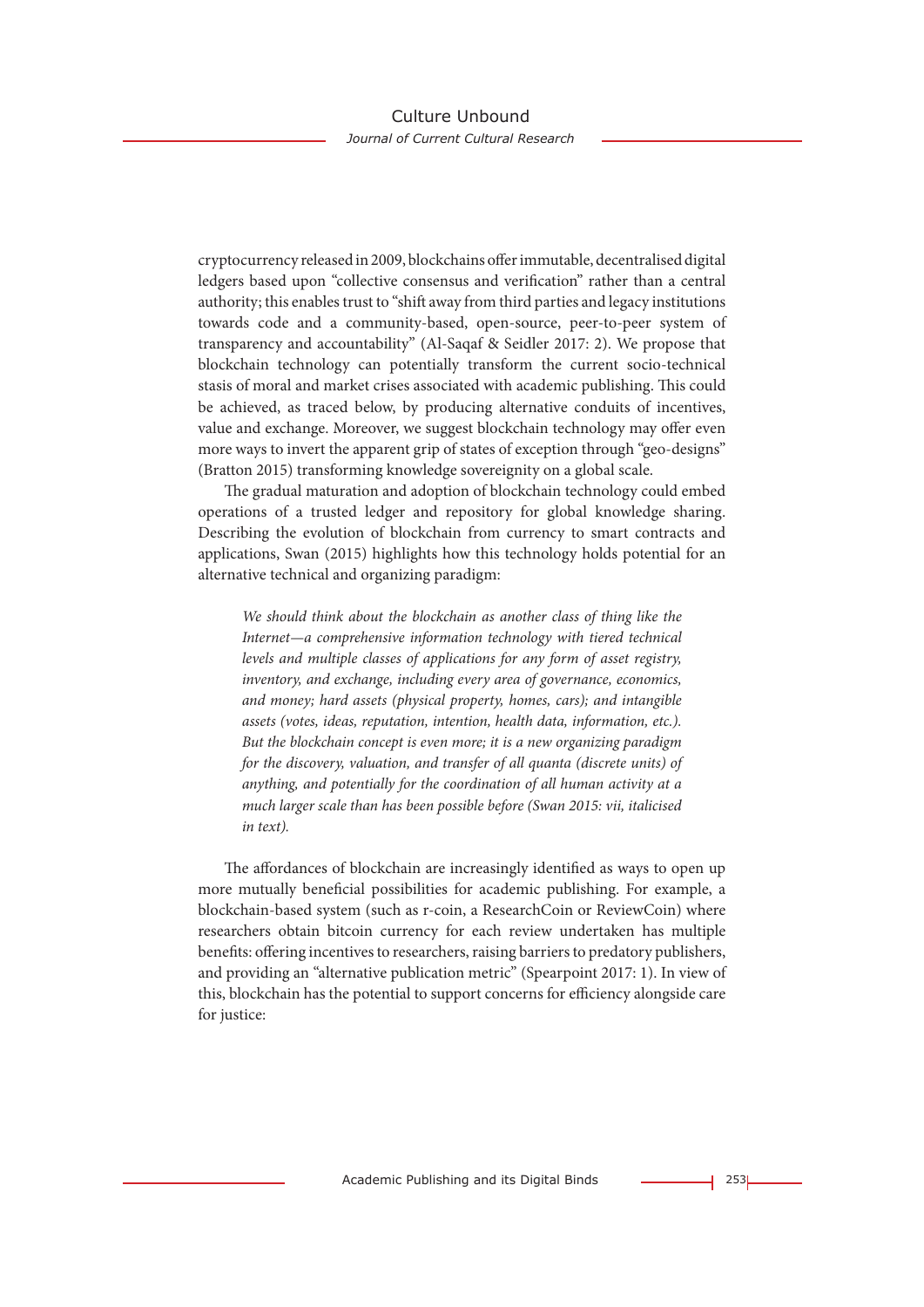Publishers provide content curation, discovery, "findability," relevancy, advocacy, validation, and status ascribing, all of which might be useful attributes for content consumers. One way to improve a centralized model with blockchain technology is by applying an economy as a mechanism for making the incentives and reward structures of the system fairer (Swan 2015: 63).

Applying blockchain to academic publishing—and the affordances of a Bitcoin address—could underpin a universal standard for publishing, cataloguing, and purchasing, thereby opening up multiple opportunities. Existing examples include: JournalCoin—a token system to underpin a "publishing microeconomy"; metacoins by Big5 publishers to run as Counterparty assets; Researchcoin to buy papers behind paywalls; and Experimental Resultscoin to incentivise experimental replication, negative results, and raw data (Swan 2015: 63-64).

This disrupting mechanism shows how the boundaries of academic publishing can be redrawn to better recognise and reward shared labour. Its tentative formulation requires acknowledging and working through both the massive technological complexity of re-equipping universities, publishers, authors, reviewers, editors and readers with usable crypto-infrastructures, and the considerable scepticism levelled at the financial speculation and political entailments seemingly embedded with the architecture of Bitcoin itself (Golumbia 2015). Without further experimentation though, institutional inertia is liable to default to existing and known arrangements with those who supply universities the products they have already bourn the risk and cost of financing—perpetuating a perverse market and an inequitable geopolitics. The "promises and pitfalls of blockchain technology" stem from how "technology creates a set of potentials that are informed by its core architecture and principles" (Saqaf & Seidler 2017: 5). This mechanism holds potential for sector transformation, but will require collaborative attention and energies towards co-designing such possibilities.

Individuals and communities from across higher education and beyond can utilise the mechanisms suggested above to unsettle some of the ingrained tensions and limits associated with the sector. The dynamics of semicommoning offers us a way to problematise perceptions of rigid property principles and linear resource use: through recognising how threats of "strategic behavior" can be potentially ameliorated via "boundary placement" (Smith 2000: 133). The value of the proposed heuristic—ethical executions of code—stems from showing how more inclusive platforms and equitable practices can reconfigure the academic publishing semicommons.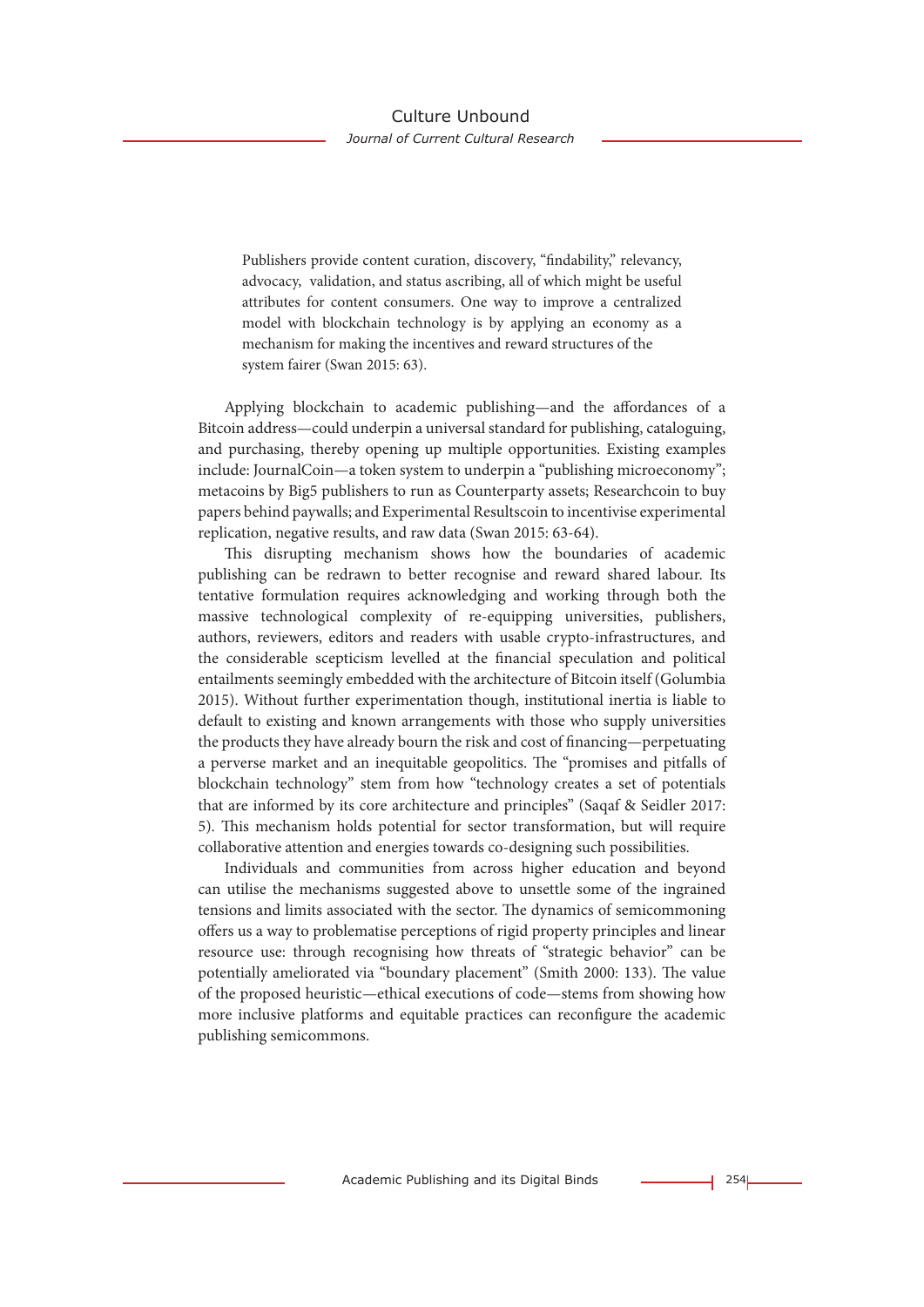# **Conclusion: Designing Otherwise**

Our article examined the ways in which the conditions, pressures and designs of academic publishing in the digital age can be modulated for *designing otherwise:* that is, the ethical design of digital binds as political acts in the making. In accord with this intent, the primacy of ethics central to the philosophy of Levinas offers a way of "undesigning the design" of information and communication technologies, by way of "reinvention and new judgments through and beyond existing frames of ethics and politics (Brigham & Introna 2007: 7). The ethical and political imperative of designing otherwise becomes a double force which can be applied to digital platforms and practices: the "digital acts" (Ruppert 2015) of picking away at unjust binds, along with the pursuit of more just entanglements.

The formation and entanglement of digital binds, and how they could be designed otherwise, has been the guiding motif of our argument. First, we explored how the drivers in this sector are always mediated via socio-technical binds (history, trends and infrastructures); secondly, we identified how features and strategies of the "semicommons" (Smith 2000, 2005) resonate within the academic publishing context; thirdly, our concept of ethical executions of code showed how the sector's mechanisms could be geared towards more ethical designs. The mechanism of dissuading was illustrated by way of Project Deal, the German consortium established to negotiate a fairer open-access agreement with Elsevier and other publishers. This is one example of how academics and institutions can begin to negotiate fairer practices, through blocking the hold of proprietary platforms and raising publishing inequalities to public debate. The mechanism of detouring was highlighted by way of platforms, such as commons-based journals (The Journal of Peer Production) and illegal file-sharing repositories (Sci-Hub), which inscribe alternate publishing pathways. The mechanism of disrupting focused upon the ways in which blockchain technology can potentially invert the way in which the academic publishing sector operates.

We conclude by asking: *Why are such mechanisms necessary?* The infrastructural reach of platforms to curtail and create freedoms across global, regional, city, institutional, and individual domains is markedly apparent. Both common and private interests form the academic publishing semicommons. Ethical design, or designing otherwise, needs to be a primary consideration of these entanglements and what becomes produced. We have illustrated how, in the context of academic publishing, this semicommons is activated by various digital binds which need to be redrawn, maintained, and sustained with care. As Bratton suggests: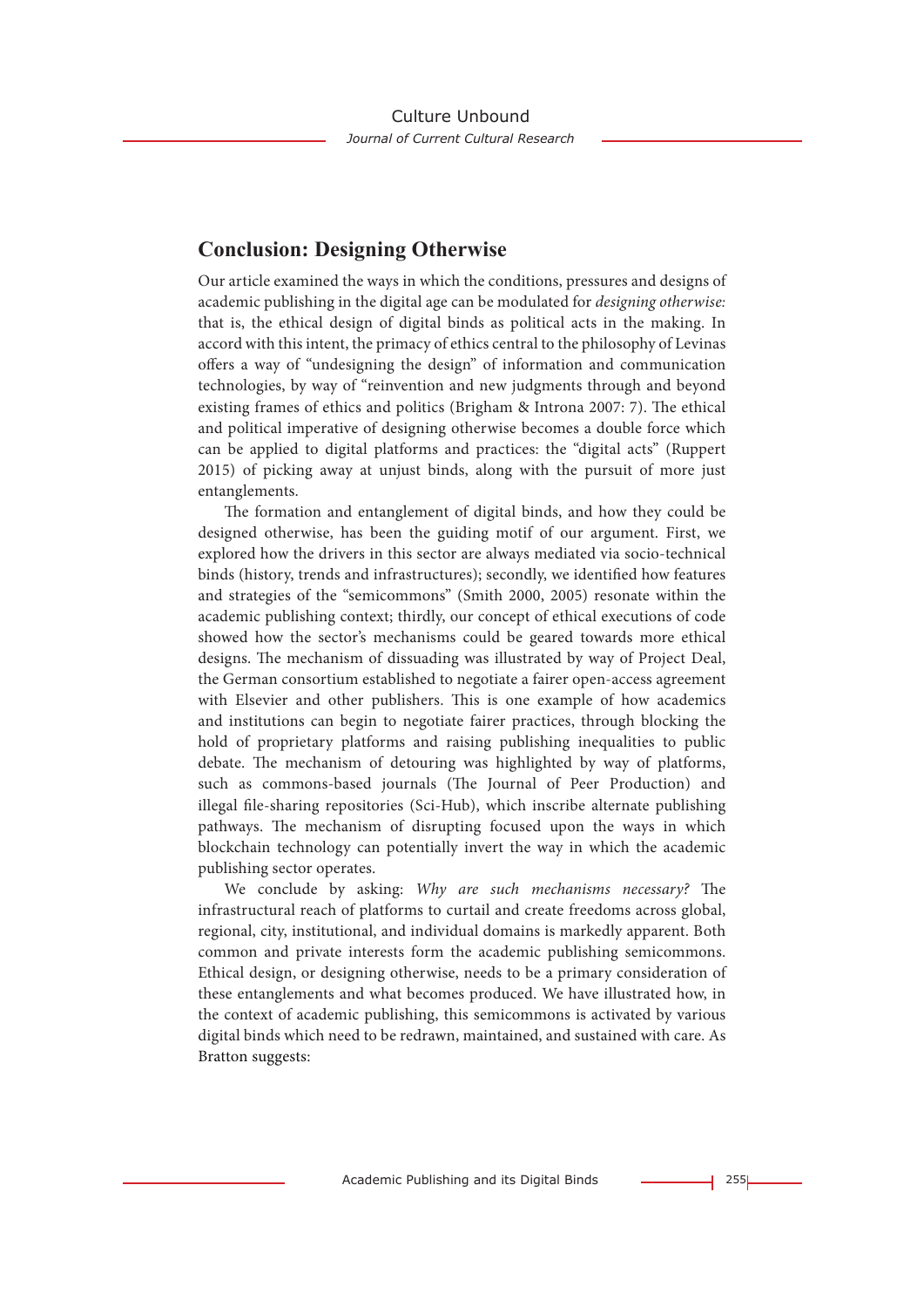The care of any archive is one present moment's self-accounting toward an unknowable future—an ethics—and a database is just a particularly active kind of archive, one for which information that is drawn from the world more easily becomes an instrument for working reflexively back on it. It's unclear though if the shift from scarce, sacred texts to overabundant, instantaneously archivable information still requires the same promise of ethical completion to motivate and justify our participation and promise toward the future. We could act as if it does, until we find out (Bratton, 2015: 353).

Acts of longer term care are needed beyond the short-circuiting of knowledge and skills, as Stiegler has also suggested with the idea of "contributory publishing", pointing toward a reorientation of research economies "in the service of new scholarly and scientific societies, and of the academy as a whole" (Stiegler, 2015: 213). A range of specialists and expertise—from the university sector and beyond —need to problematise the status quo by re-directing their energies to create a semicommons which strikes a more balanced approach between public and private interests. All disciplinary fields—from biomedical and biodiversity, to social sciences, humanities and arts—must co-create the proliferation of ethical digital binds. Ultimately, this can buffer and offset the dominance of privatising and corporatising forces which exclude or detract from benefits for academics, their peers, and the public. Our conceptual framework delves into a range of existing and emerging mechanisms—dissuading, detouring, and disrupting —to articulate more inclusive and equitable designs for the future of academic publishing.

**Teresa Swist** is Research Fellow at the Institute for Culture and Society, Western Sydney University. Her research interests span the complexity and creativity of knowledge and cultural practices, philosophy of technology and education, ethical design, and the politics of data and participation. E-mail: t.swist@westernsydney. edu.au

**Liam Magee** is Senior Research Fellow at the Institute for Culture and Society, Western Sydney University. His research interests include the sociology of software, cities and urban culture, sustainable development, and innovations in digital methods and data analytics. Email: l.magee@westernsydney.edu.au.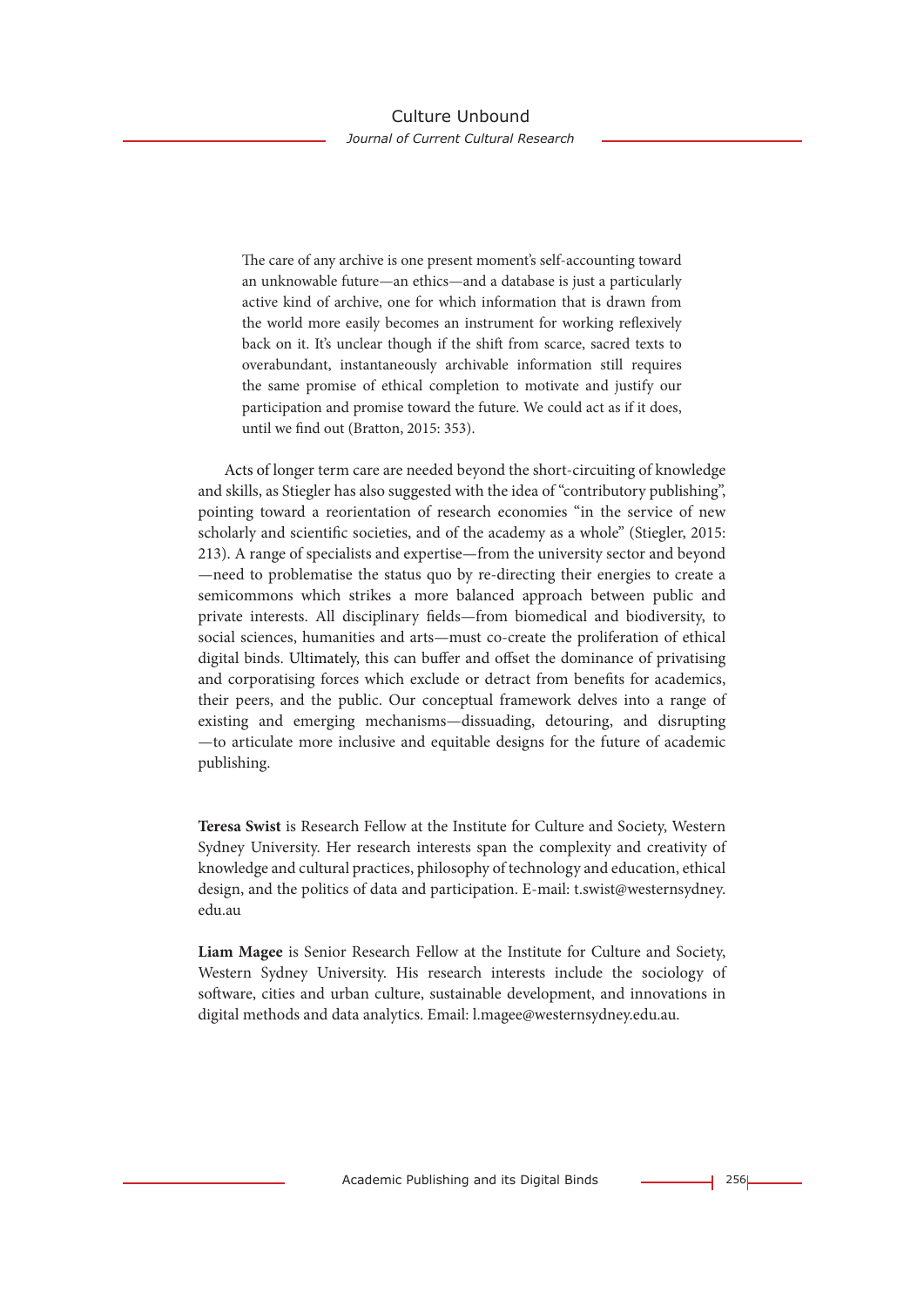# **Notes**

<sup>1</sup>We echo Himmelstein et al's warning: "Readers should note that, in many jurisdictions, use of Sci-Hub may constitute copyright infringement. Users of Sci-Hub do so at their own risk. This study is not an endorsement of using Sci-Hub, and its authors and publishers accept no responsibility on be-half of readers. There is a possibility that Sci-Hub users—especially those not using privacy-enhancing services such as Tor— could have their usage history unmasked and face consequences, both legal or reputational in nature" (2017).

## **References**

- Agamben, Georgio (2005): *State of Exception,* Chicago: University of Chicago.
- Al-Saqaf, Walid & Nicolas Seidler (2017): "Blockchain Technology for Social Impact: Opportunities and Challenges Ahead", *Journal of Cyber Policy,* 1-17.
- arXiv (2017). arXiv, https://arxiv.org/help/general, (accessed  $13/12/17$ ).
- Bernasconi, Andres (2016): "Is there a Latin-American University Model?", *International Higher Education*: https://ejournals.bc.edu/ojs/index.php/ihe/article/ view/8031, (accessed 30/6/17).
- Biesta, Gert (2012): "Knowledge/Democracy: Notes on the Political Economy of Academic Publishing", *International Journal of Leadership in Education*, 15:4, 407-419.
- Bratton, Benjamin (2015): *The Stack, Cambridge*: The MIT Press.
- Bratton, Benjamin (2014): The Black Stack: http://www.e-flux.com/journal/53/59883/ the-black-stack/, (accessed 23/6/17).
- Brigham, Martin & Lucas D. Introna (2007): "Invoking Politics and Ethics in the Design of Information Technology: Undesigning the Design", *Ethics and Information Technology*, 9:1, 1-10.
- Buranyi, Stephen (2017): "Is the staggeringly profitable business of scientific publishing bad for science?", *The Guardian*, 27 June 2017: https://www.theguardian.com/ science/2017/jun/27/profitable-business-scientific-publishing-bad-for-science, (accessed  $30/\sqrt{6}/17$ ).
- Butler, Declan (2017): "Gates Foundation Announces Open-Access Publishing Venture", *Nature*, 543(7647), 599.
- Buwert, Peter (2017): "Potentiality: The Ethical Foundation of Design", *The Design Journal*, 20:sup1, S4459-S4467.
- Collyer, Fran (2016): "Global Patterns in the Publishing of Academic Knowledge: Global North, Global South", *Current Sociology*, 1-18.
- Edwards, Paul N., Steven J. Jackson, Melissa K. Chalmers, Geoffrey C. Bowker, Christine L. Borgman, David Ribes, Matt Burton & Scout Calvert (2013): "Knowl- edge Infrastructures: Intellectual Frameworks and Research Challenges", Ann Ar- bor: Deep Blue.
- Feyen, Jan, Matías Milia, Hubert B. Van Hoof, Karina Quinde, Verónica Ochoa, Victoria Abril, Jaime Bojorque ( 2016): "Improving the publication visibility of Ecuador's higher education system": http://dspace.ucuenca.edu.ec/bit- stream/123456789/26256/3/MASKANA%207208.pdf, (accessed 23/6/17).
- Fyfe, Aileen, Coate, Kelly, Curry, Stephen, Lawson, Stuart, Moxham, Noah, & Røstvik, Camilla Mørk (2017): Untangling Academic Publishing: A History of the Relationship between Commercial Interests, Academic Prestige and th *of Research*, Zenodo: https://zenodo.org/record/546100#.WhSeiWMW38t, (ac-<br>cessed 23/6/17).

Golumbia, David (2015): "Bitcoin as Politics: Distributed Right-Wing Extremism",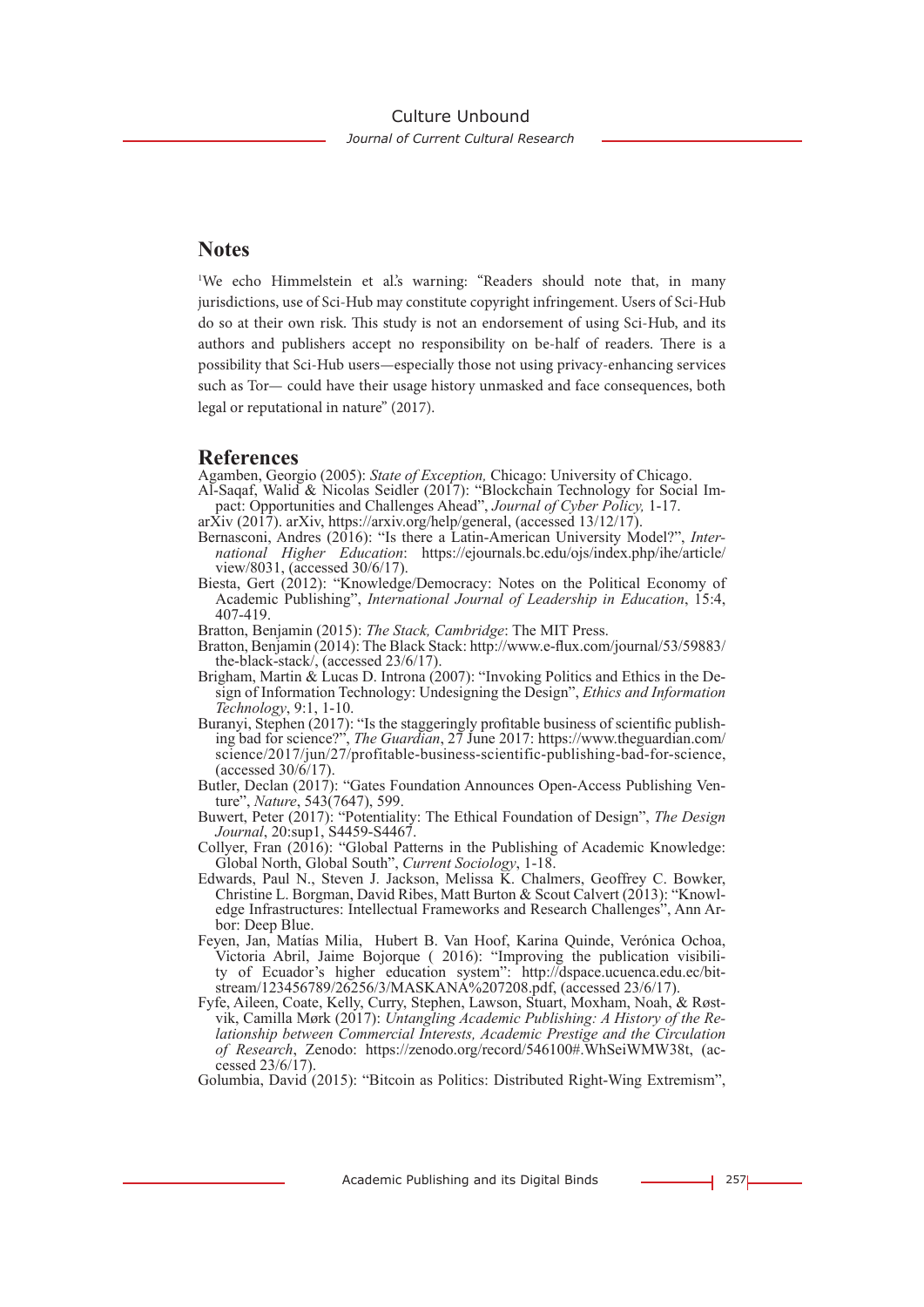Culture Unbound

*Journal of Current Cultural Research*

Geert Lovink, Nathaniel Tkacz, and Patricia de Vries (eds): *MoneyLab Reader: An Intervention in Digital Economy*, Amsterdam: Institute of Network Cultures.

Grimmelmann, James (2010): "The Internet is a Semicommons", *Fordham Law Review*, 78:6, 2799-2842.

- Hart, Michael (1992). "The History and Philosophy of Project Gutenberg", https:// www.gutenberg.org/wiki/Gutenberg:The\_History\_and\_Philosophy\_of\_Project\_ Gutenberg\_by\_Michael\_Hart, (accessed 13/12/17).
- Heyman, Tom, Pieter Moors & Gert Storms (2016): "On the Cost of Knowledge: Evaluating the Boycott against Elsevier", *Frontiers in Research Metrics and Analytics*: https://www.frontiersin.org/articles/10.3389/frma.2016.00007/full, (accessed 23/6/17).
- Heverly, Robert A (2003): "Information Semicommons", *Berkeley Technology Law Journal*, 18:4, 1127-1189.
- Himmelstein, Daniel. S., Ariel. R. Romero, Stephen R. McLaughlin, Bastian G. Tzovaras & Casey S. Greene (2017): "Sci-Hub Provides Access to Nearly all Scholarly Literature" (No. e3100v1). *PeerJ Preprints* 5:e3100v2 https://doi. org/10.7287/peerj.preprints.3100v2, (accessed 13/12/17).
- Kwon, Diana (2017): "Major German Universities Cancel Elsevier Contracts", *The Scientist*, 17 July 2017: https://www.the-scientist.com/?articles.view/article- No/49906/title/Major-German-Universities-Cancel-Elsevier-Contracts/, (accessed 15/6/17).
- Larivière, Vincent., Stefanie Haustein & Philippe Mongeon (2015): "The Oligopoly of Academic Publishers in the Digital Era", *PloS one*, 10(6), e0127502.
- modification, and Qualitative Scholarly Work", *Qualitative Health Research*, 22(11),1451–1459.<br>Merrett, Christopher (2006): "The Expropriation of Intellectual Capital and the Polit-
- ical Economy of International Academic Publishing", *Critical Arts*, 20:1, 96-111.
- Moore, Samuel A. (2017): "A Genealogy of Open Access: Negotiations between Openness and Access to Research", *Revue Française des Sciences de l' Informa- tion et de la Communication*. http://journals.openedition.org/rfsic/3220?lang=en, (accessed 13/12/17).
- Murray, Martin J. (2017): *The Urbanism of Exception*. New York, NY: Cambridge University Press.
- O'Neil, Mathieu & Stefano Zacchiroli (2017): "Making Lovework: Editorial Notes for the JoPP issue on Peer Production and Work", *The Journal of Peer Production*, 10.
- Petrini, Carlo & Enrico Alleva (2015): "On the Oligopoly of Academic Publishers", *Ann Ist Super Sanità*, 51:4, 259-260.
- Ponte, Diego, Bozena I. Mierzejewska & Stefan Klein (2017): "The Transformation of the Academic Publishing Market: Multiple Perspectives on Innovation": *Elec- tronic Markets*, 27:20, 97-100.
- Priem, Jason, Dario Taraborelli, Paul Groth & Cameron Neylon (2010): "Altmetrics: A manifesto", 26 October 2010. http://altmetrics.org/manifesto, (accessed 13/8/17).
- Ren, Xiang & Lucy Montgomery (2015): "Open Access and Soft Power: Chinese Voices in International Scholarship". *Media, Culture & Society*, 37(3), 394:408.
- Ruppert, Evelyn (2017): "On Doing Words with Things: Citizens, Claims and Digital Acts", https://www.thesociologicalreview.com/blog/on-doing-words-with-thingscitizens-claims-and-digital-acts.html, (accessed 17/12/17).
- Schiermeier, Quirin (2017): "Hundreds of German universities set to lose access to Elseiver journal", https://www.nature.com/articles/d41586-017-07817-1, (accessed 13/12/17).
- Sci-Hub (2017): "Sci-Hub: removing barriers in the way of science", https://scihub. org/, (accessed 12/8/17).